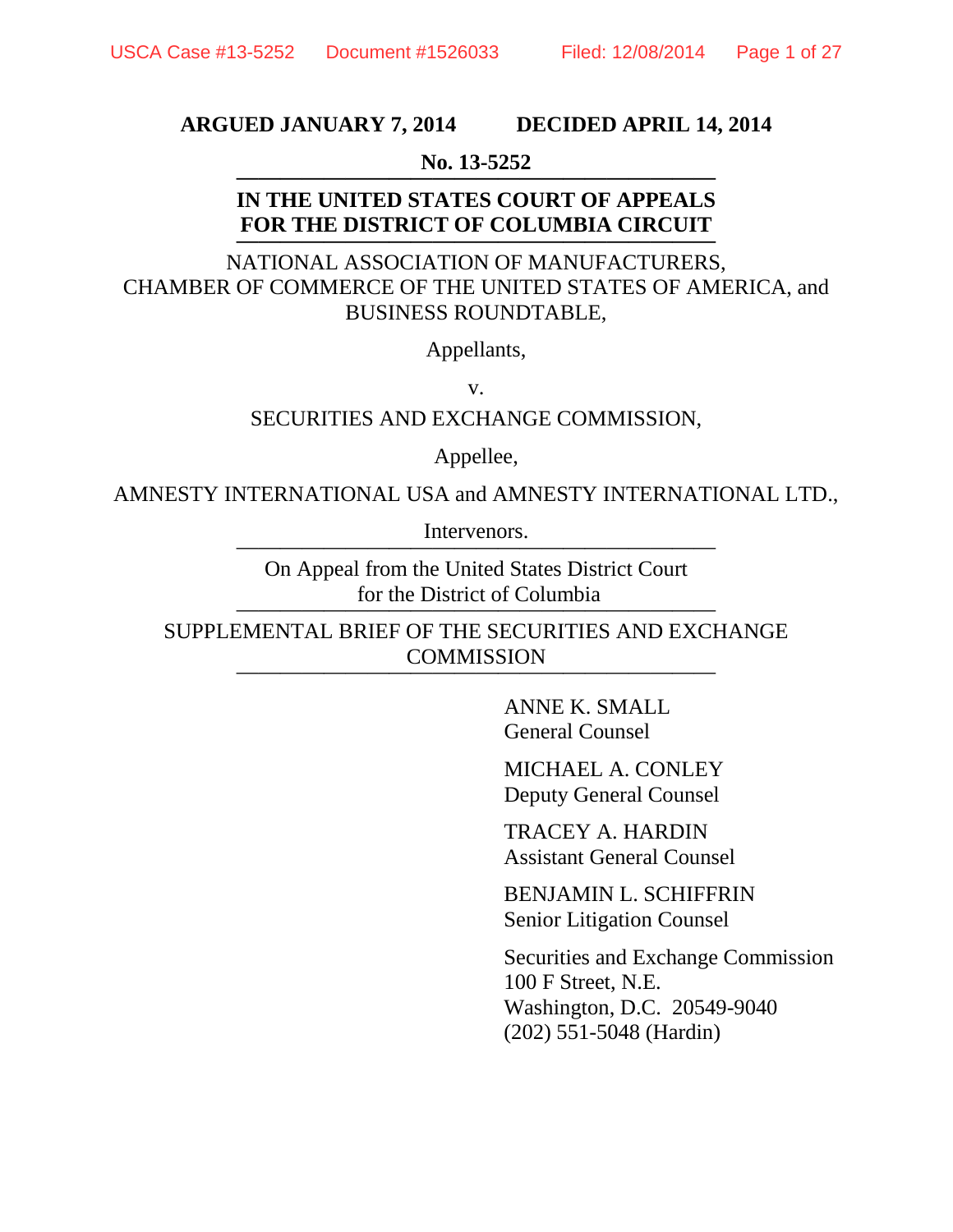## **CERTIFICATE AS TO PARTIES, RULINGS, AND RELATED CASES**

## **A. Parties and Amici**

Except for the following, all parties, intervenors, and amici appearing before the district court and in this Court are listed in the Petition of the Securities and Exchange Commission for Rehearing or Rehearing En Banc:

#### Additional Amici for Appellee

Free Speech for People, Inc.

### **B. Rulings Under Review**

References to the rulings at issue appear in the Brief for Appellants.

### **C. Related Cases**

This case was previously before this Court as *Nat'l Ass'n of Mfrs. v. SEC*,

No. 12-1422, on a petition for review of Rule 13p-1 under the Securities Exchange Act of 1934. After the Court held in *American Petroleum Institute v. SEC*, 714 F.3d 1329 (D.C. Cir. 2013), that it lacked jurisdiction over such petitions, the case was transferred to the district court pursuant to 28 U.S.C. 1631. Counsel is not aware of any other related cases currently pending in this, or any other, Court.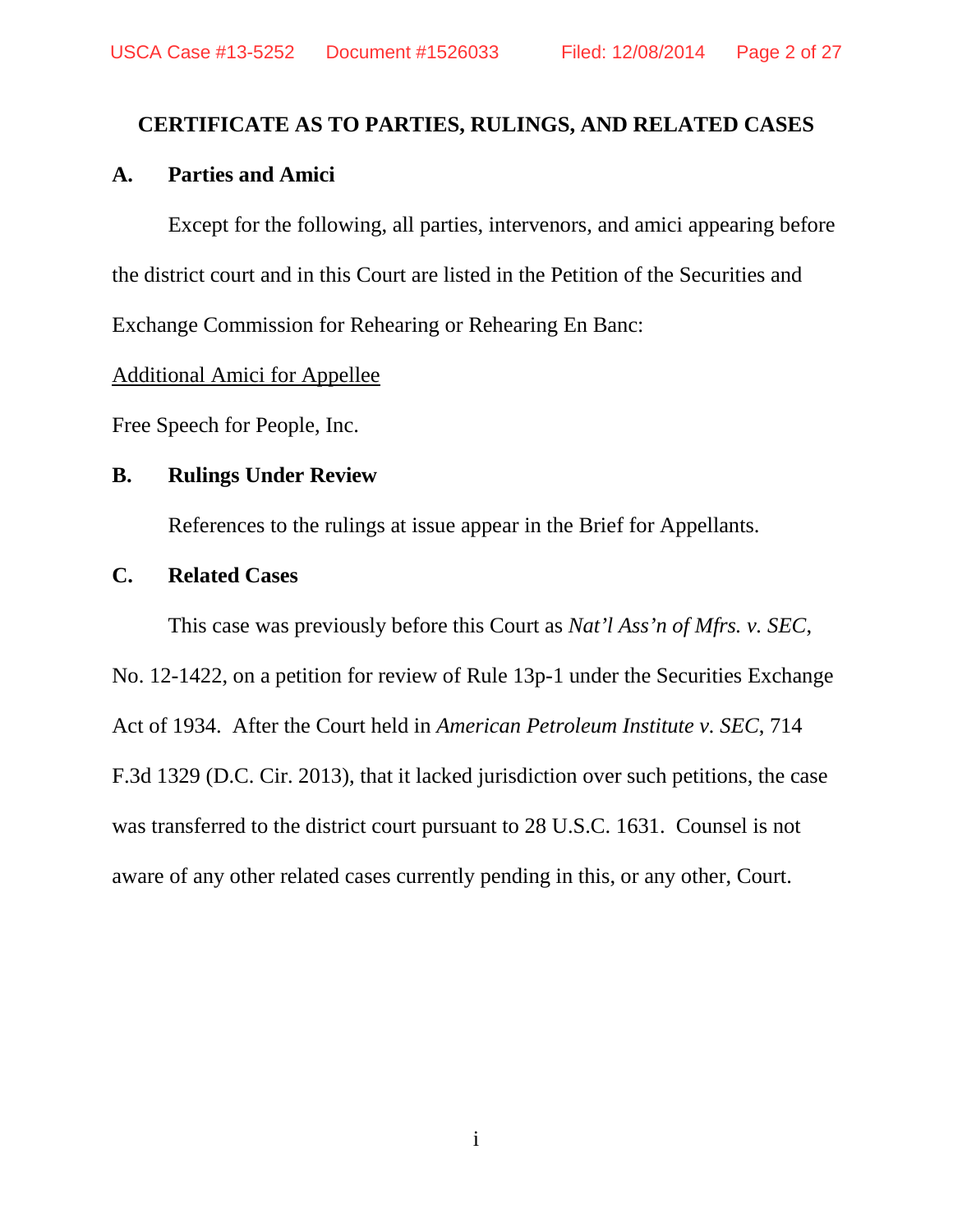## **TABLE OF CONTENTS**

|                                                                                             |                                                                                                                                                                                                                                         |    | CERTIFICATE AS TO PARTIES, RULINGS, AND RELATED CASES                  |     |  |
|---------------------------------------------------------------------------------------------|-----------------------------------------------------------------------------------------------------------------------------------------------------------------------------------------------------------------------------------------|----|------------------------------------------------------------------------|-----|--|
|                                                                                             |                                                                                                                                                                                                                                         |    |                                                                        |     |  |
|                                                                                             |                                                                                                                                                                                                                                         |    |                                                                        |     |  |
|                                                                                             |                                                                                                                                                                                                                                         |    |                                                                        |     |  |
|                                                                                             |                                                                                                                                                                                                                                         |    |                                                                        |     |  |
|                                                                                             |                                                                                                                                                                                                                                         |    |                                                                        |     |  |
|                                                                                             |                                                                                                                                                                                                                                         |    |                                                                        |     |  |
| I.                                                                                          | A disclosure is factual and uncontroversial if it provides objectively<br>determinable facts and is not tantamount to a statement of viewpoint, belief,<br>or ideology; whether a disclosure meets this standard is a mixed question of |    |                                                                        |     |  |
| In light of the <i>en banc</i> Court's decision in <i>AMI</i> , the conflict minerals<br>Π. |                                                                                                                                                                                                                                         |    |                                                                        |     |  |
|                                                                                             | A.                                                                                                                                                                                                                                      |    |                                                                        |     |  |
|                                                                                             |                                                                                                                                                                                                                                         | 1. |                                                                        |     |  |
|                                                                                             |                                                                                                                                                                                                                                         | 2. |                                                                        |     |  |
|                                                                                             |                                                                                                                                                                                                                                         | 3. |                                                                        |     |  |
|                                                                                             | <b>B.</b>                                                                                                                                                                                                                               |    | Even if <i>Zauderer</i> did not apply, <i>AMI</i> makes clear that the |     |  |
|                                                                                             |                                                                                                                                                                                                                                         |    |                                                                        | .20 |  |
|                                                                                             |                                                                                                                                                                                                                                         |    | <b>CERTIFICATE OF SERVICE</b>                                          |     |  |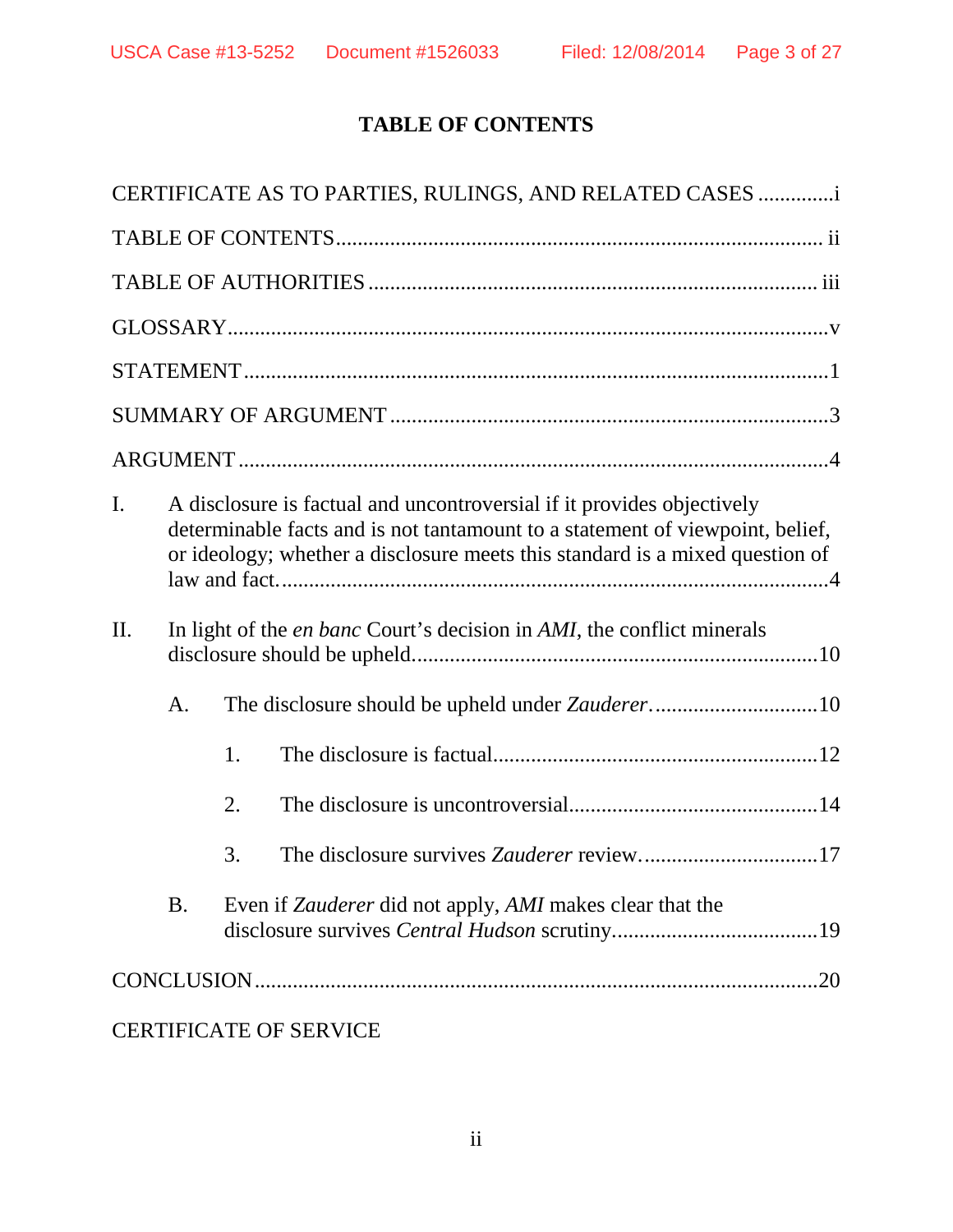## **TABLE OF AUTHORITIES**

| Page<br><b>Cases</b>                                                           |
|--------------------------------------------------------------------------------|
| *American Meat Inst. v. U.S. Dep't of Agric.,                                  |
|                                                                                |
| Beeman v. Anthem Prescription Mgmt. LLC, 315 P.3d 71 (Cal. 2013) 6, 8, 9, 18   |
| Bd. of Trustees of State Univ. of N.Y. v. Fox, 492 U.S. 469 (1989) 18, 19      |
| Central Hudson Gas & Elec. Corp. v. Pub. Serv. Comm'n,                         |
| Discount Tobacco City & Lottery v. United States,                              |
|                                                                                |
| Evergreen Ass'n, Inc. v. City of New York, 740 F.3d 233 (2d Cir. 2014) 14      |
|                                                                                |
|                                                                                |
| Milavetz, Gallop & Milavetz, P.A. v. United States, 559 U.S. 229 (2010) 5, 8   |
| Nat'l Ass'n of Mfrs. v. SEC, 748 F.3d 359 (D.C. Cir. 2014)1, 2, 10, 11, 14, 19 |
| *Nat'l Elec. Mfrs. Ass'n v. Sorrell, 272 F.3d 104 (2d Cir. 2001)6, 8, 13, 15   |
| *N.Y. State Rest. Ass'n v. N.Y. City Bd. of Health,                            |
|                                                                                |

\* Authorities on which we chiefly rely are marked with asterisks.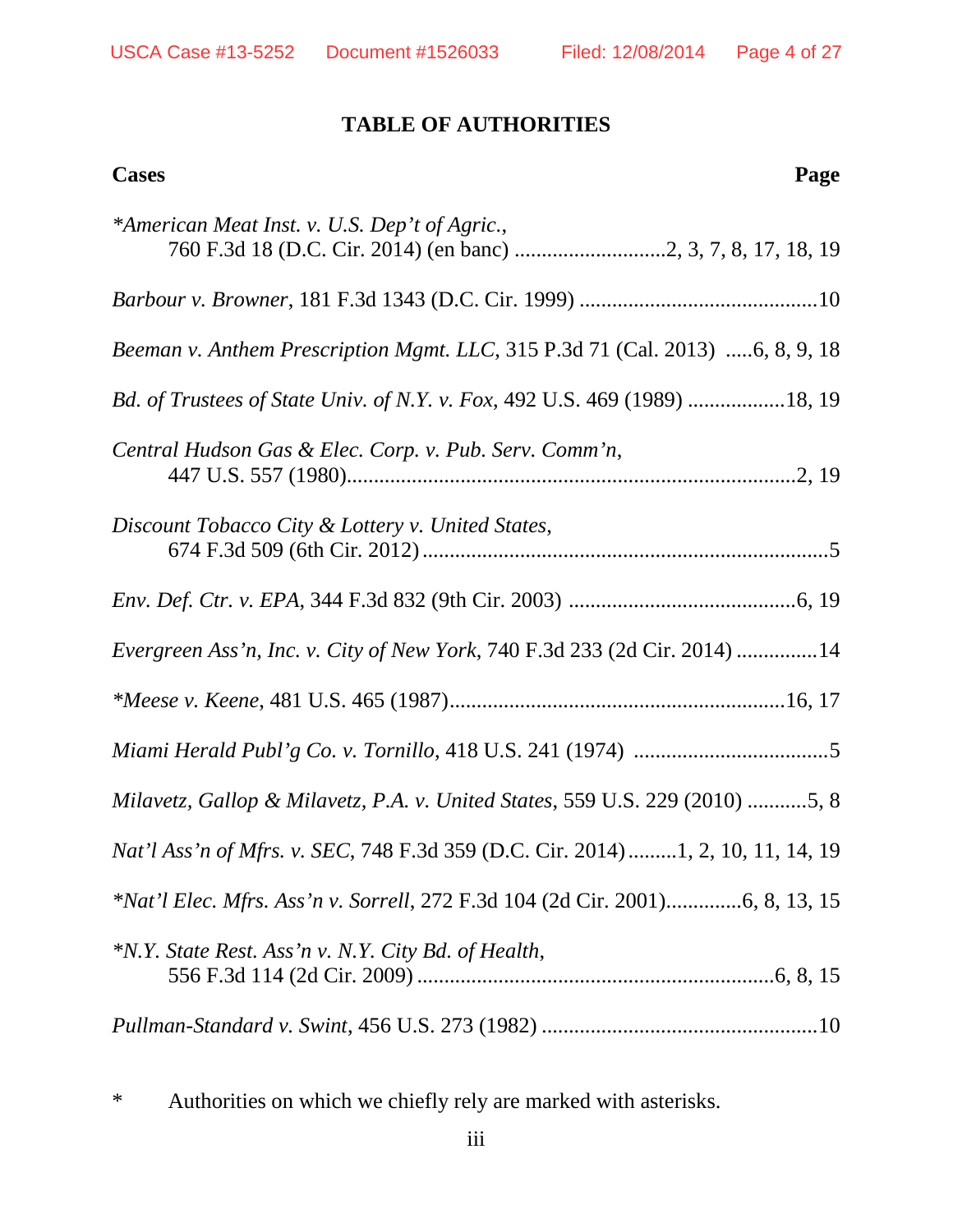## **TABLE OF AUTHORITIES (CONTINUED)**

| <b>Cases</b><br>Page                                                                      |  |
|-------------------------------------------------------------------------------------------|--|
| Riley v. Nat'l Fed. of the Blind of N.C., Inc., 487 U.S. 781 (1988)14                     |  |
| R.J. Reynolds Tobacco Co. v. FDA, 696 F.3d 1205 (D.C. Cir. 2012) 7, 15                    |  |
|                                                                                           |  |
|                                                                                           |  |
| United States v. Phillip Morris USA Inc., 566 F.3d 1095 (D.C. Cir. 2009)11                |  |
| Va. State Bd. of Pharmacy v. Va. Citizens Consumer Council,                               |  |
|                                                                                           |  |
|                                                                                           |  |
| <i>*Zauderer v. Office of Disciplinary Counsel</i> , 471 U.S. 626 (1985)2, 3, 4, 5, 8, 18 |  |

## **Statutes and Rules**

Securities Exchange Act of 1934, 15 U.S.C. 78aa, et seq.

| Dodd-Frank Wall Street Reform and Consumer Protection Act,<br>PL 111-203, 124 Stat. 1376 (2010) |  |
|-------------------------------------------------------------------------------------------------|--|
|                                                                                                 |  |
|                                                                                                 |  |
| <b>Miscellaneous</b>                                                                            |  |
|                                                                                                 |  |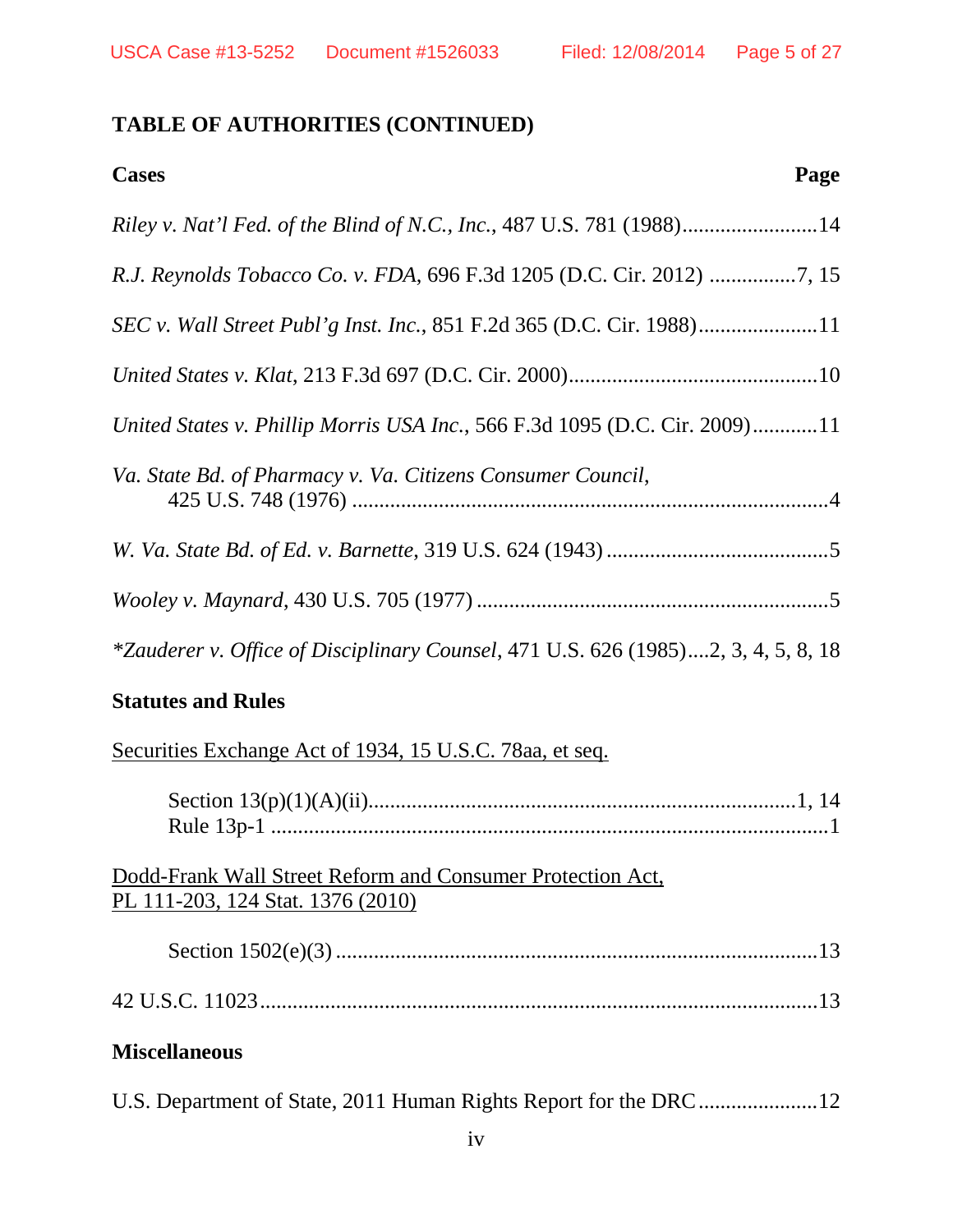## **GLOSSARY**

| AMI                      | American Meat Institute v. U.S.<br>Department of Agriculture, 760 F.3d 18<br>(D.C. Cir. 2014) (en banc)                                                                                                                                                                            |
|--------------------------|------------------------------------------------------------------------------------------------------------------------------------------------------------------------------------------------------------------------------------------------------------------------------------|
| Amicus Br.               | Brief for the National Association of<br>Manufacturers, Chamber of Commerce<br>of the United States, and Business<br>Roundtable as Amici Curiae Supporting<br>Appellants, American Meat Institute v.<br>U.S. Department of Agriculture, 760<br>F.3d 18 (D.C. Cir. 2014) (en banc). |
| Br.                      | Brief of the Securities and Exchange<br>Commission, Appellee                                                                                                                                                                                                                       |
| <b>DRC</b>               | Democratic Republic of the Congo                                                                                                                                                                                                                                                   |
| <b>DRC</b> Conflict Free | Products that do not contain minerals<br>that directly or indirectly finance or<br>benefit armed groups in the DRC or an<br>adjoining country                                                                                                                                      |
| Opening Br.              | Opening Brief of Appellants the<br>National Association of Manufacturers,<br>Chamber of Commerce of the United<br><b>States, and Business Roundtable</b>                                                                                                                           |
| Response                 | Appellants' Joint Response to the<br>Petitions for Rehearing En Banc                                                                                                                                                                                                               |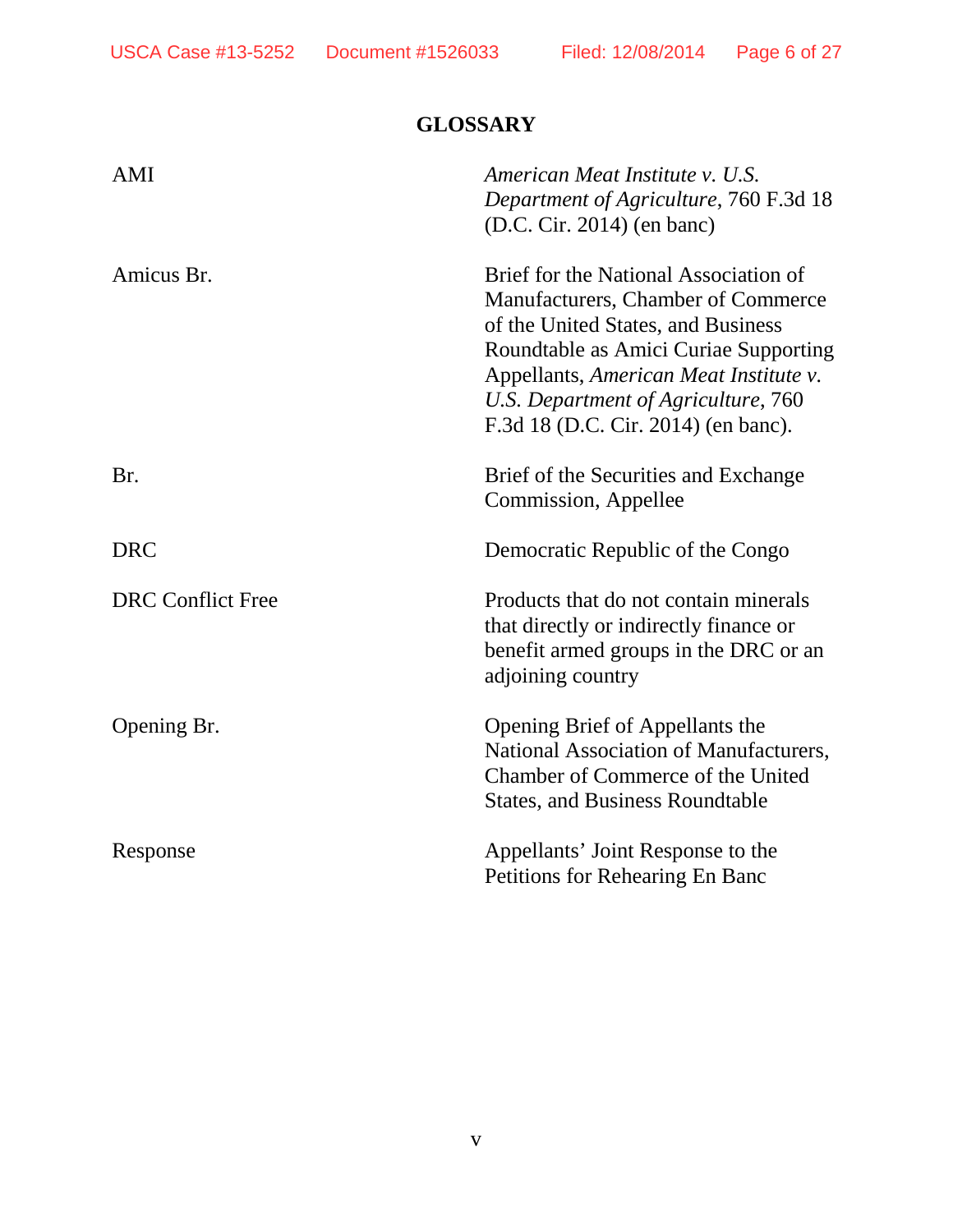#### **No. 13-5252**

#### **IN THE UNITED STATES COURT OF APPEALS FOR THE DISTRICT OF COLUMBIA CIRCUIT ——————————————————————**

## NATIONAL ASSOCIATION OF MANUFACTURERS, CHAMBER OF COMMERCE OF THE UNITED STATES OF AMERICA, and BUSINESS ROUNDTABLE,

Appellants,

v.

#### SECURITIES AND EXCHANGE COMMISSION,

Appellee,

AMNESTY INTERNATIONAL USA and AMNESTY INTERNATIONAL LTD.,

Intervenors.

On Appeal from the United States District Court for the District of Columbia

SUPPLEMENTAL BRIEF OF THE SECURITIES AND EXCHANGE COMMISSION

#### **STATEMENT**

On April 14, 2014, this Court unanimously upheld many of the requirements under Securities Exchange Act Rule 13p-1, the Conflict Minerals rule. *Nat'l Ass'n of Mfrs. v. SEC*, 748 F.3d 359 (D.C. Cir. 2014). But the panel majority found that requiring certain issuers to describe their products that they have not "found to be 'DRC conflict free'" compels speech in violation of the First Amendment.<sup>[1](#page-6-0)</sup> This ruling was based in part on its view that the limited First Amendment scrutiny

<span id="page-6-0"></span><sup>&</sup>lt;sup>1</sup> Section 13(p) of the Securities Exchange Act of 1934 defines "DRC conflict free" to mean "products that do not contain minerals that directly or indirectly finance or benefit armed groups in [the DRC] or an adjoining country." 15 U.S.C.  $78m(p)(1)(A)(ii)$ .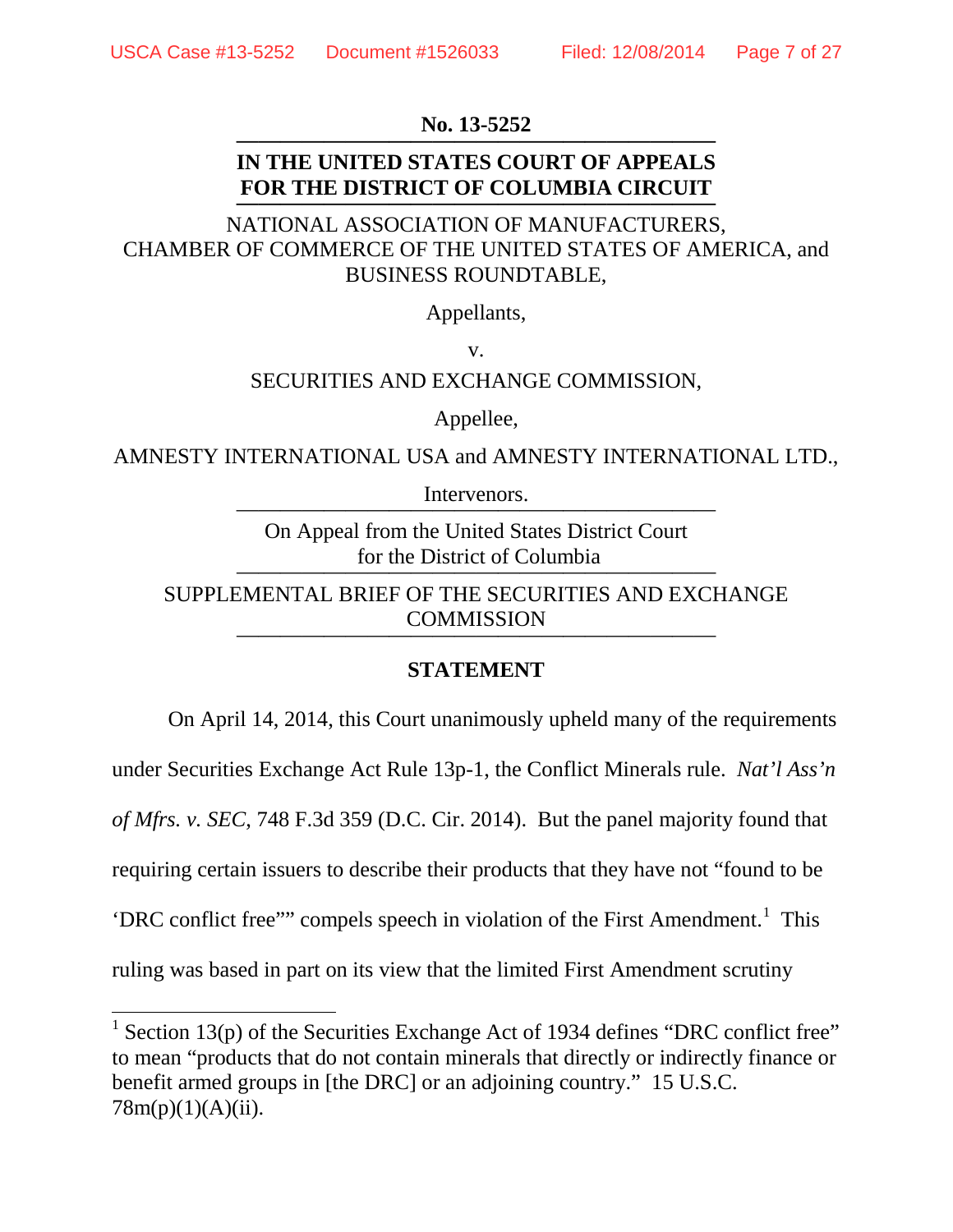described in *Zauderer v. Office of Disciplinary Counsel*, 471 U.S. 626 (1985), is reserved for disclosure requirements that "'are "reasonably related to the State's interest in preventing deception of consumers."'" *Nat'l Ass'n of Mfrs.*, 748 F.3d at 371 (internal citations omitted). Because the description of products required by the Conflict Minerals rule is not "related to preventing consumer deception," *id.*, the majority did not apply *Zauderer*. The majority further held that the disclosure could not survive intermediate scrutiny under *Central Hudson Gas & Elec. Corp. v. Pub. Serv. Comm'n*, 447 U.S. 557 (1980). *Id.* at 372-73.

On July 29, 2014, the *en banc* Court issued its decision in *American Meat Inst. v. U.S. Dep't of Agric.*, holding that "'government interests in addition to correcting deception can be invoked to sustain a disclosure mandate under *Zauderer*.'" 760 F.3d 18, 27 (D.C. Cir. 2014) (internal citation omitted). The Court also discussed the "criteria triggering the application of *Zauderer*," stating that for *Zauderer* review to apply, a commercial disclosure must "be of 'purely factual and uncontroversial information' about the good or service being offered." *Id*. (citing *Zauderer*, 471 U.S. at 651).

 On November 18, 2014, the panel issued an order granting panel rehearing and directing the parties to file supplemental briefs addressing the following questions:

(1) What effect, if any, does this court's ruling in *American Meat Institute v. U.S. Department of Agriculture*, 760 F.3d 18 (D.C. Cir. 2014) (en banc), have on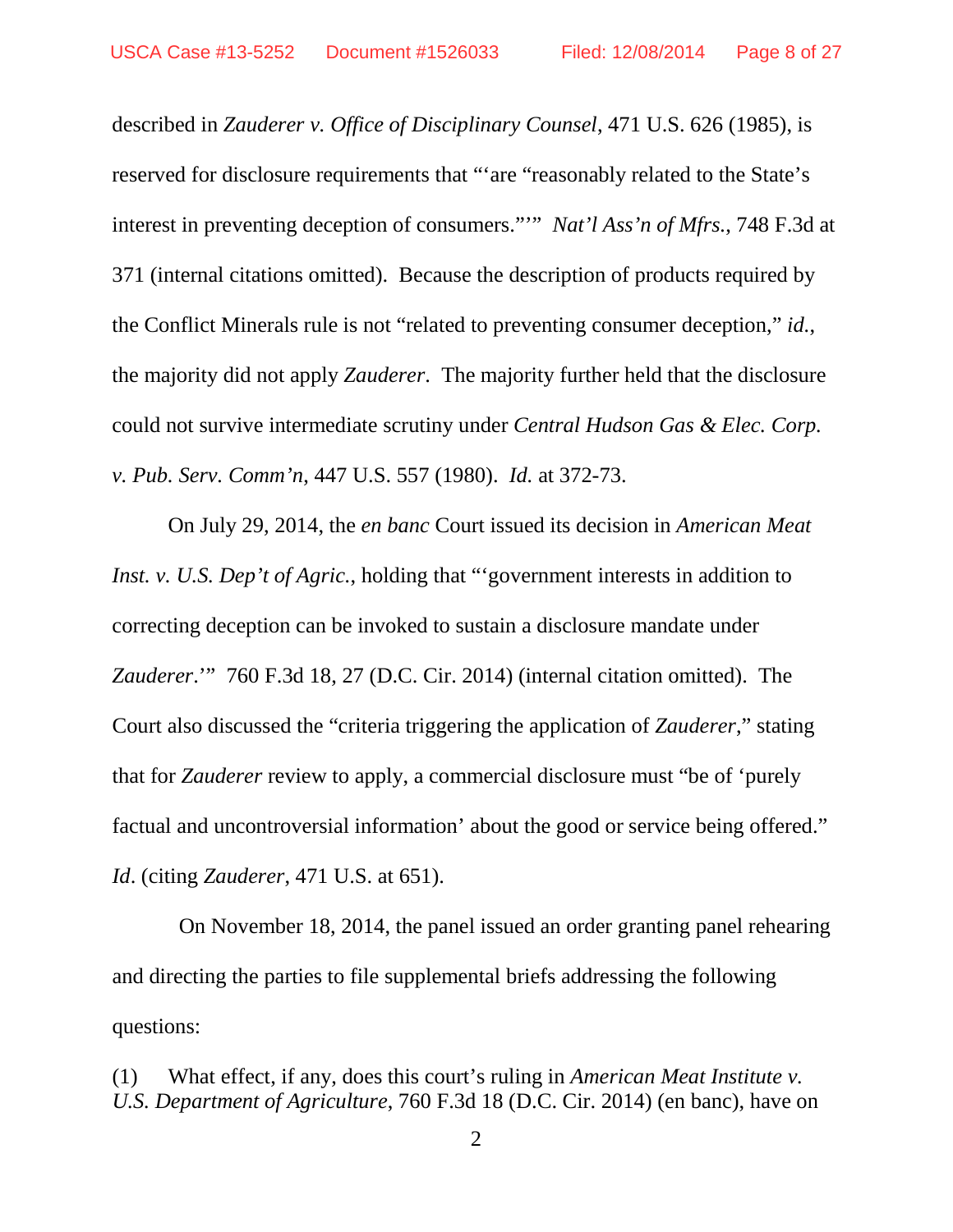the First Amendment issue in this case regarding the conflict minerals disclosure requirement?

(2) What is the meaning of "purely factual and uncontroversial information" as used in *Zauderer v. Office of Disciplinary Counsel*, 471 U.S. 626 (1985), and *American Meat Institute v. U.S. Department of Agriculture*, 760 F.3d 18 (D.C. Cir. 2014) (en banc)?

(3) Is determination of what is "uncontroversial information" a question of fact? The second and third questions are addressed in part I of this brief. The first question is addressed in part II.

#### **SUMMARY OF ARGUMENT**

This Court's decision in *AMI* makes clear that the conflict minerals disclosure is consistent with the First Amendment under either *Zauderer* or *Central Hudson*. The *en banc* court held that *Zauderer* applies to commercial disclosures of "purely factual and uncontroversial information about the good or service being offered" so long as they are supported by *any* sufficient governmental interest. And *Zauderer* and its progeny make clear that information is "factual and uncontroversial" if it provides objectively determinable facts and the disclosure is not tantamount to a statement of viewpoint, belief, or ideology. The description of products that "have not been found" to meet the statutory definition of "DRC conflict free," made in the context of a detailed description of the issuer's efforts to trace the origin of the minerals in its products, meets these criteria. *Zauderer* therefore applies, and the conflict minerals disclosure survives such scrutiny.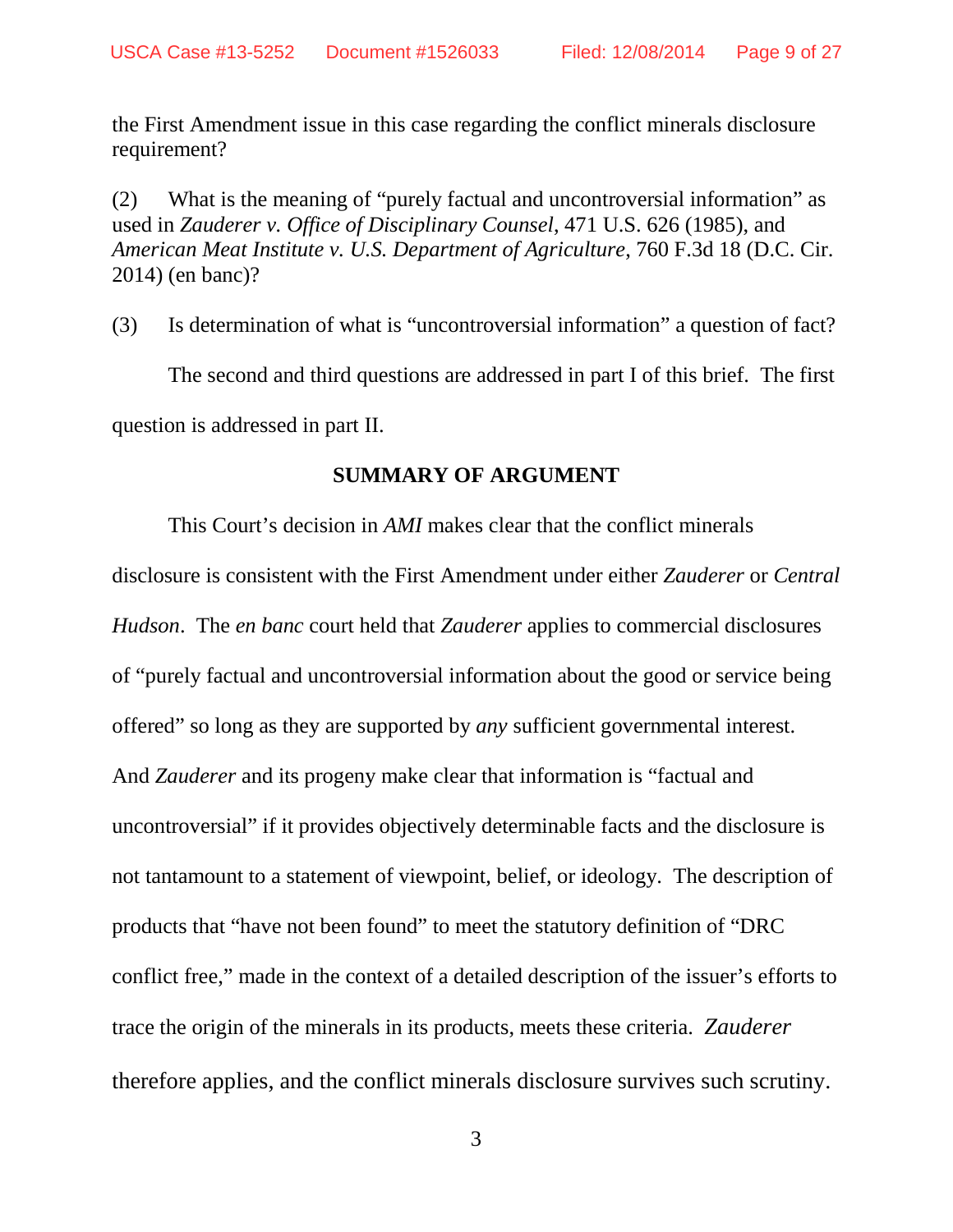Moreover, the decision in *AMI* also clarifies that the disclosure would survive scrutiny under the correct application of the *Central Hudson* standard.

#### **ARGUMENT**

**I. A disclosure is factual and uncontroversial if it provides objectively determinable facts and is not tantamount to a statement of viewpoint, belief, or ideology; whether a disclosure meets this standard is a mixed question of law and fact.** 

The protection of commercial speech under the First Amendment is principally justified by the "value to consumers of the information such speech provides." *Zauderer*, 471 U.S. at 651. And the "free flow of information," commercial or otherwise, serves the First Amendment's interest in promoting informed decisionmaking. *Va. State Bd. of Pharmacy v. Va. Citizens Consumer Council*, 425 U.S. 748, 765 (1976). Because the provision of factual, accurate commercial information furthers these First Amendment interests, *Zauderer* rejected the application of intermediate scrutiny to requirements to disclose such information as "unnecessary." *Zauderer*, 471 U.S. at 650. As the Court explained, the constitutionally protected interest in *not* providing factual information in advertising is "minimal," and lesser scrutiny is required to ensure that interest is protected. *Id*. at 651.

The Court contrasted this minimal interest in not providing "purely factual and uncontroversial information" (such as that at issue in *Zauderer*) with the significant First Amendment interests at stake where the government attempts "to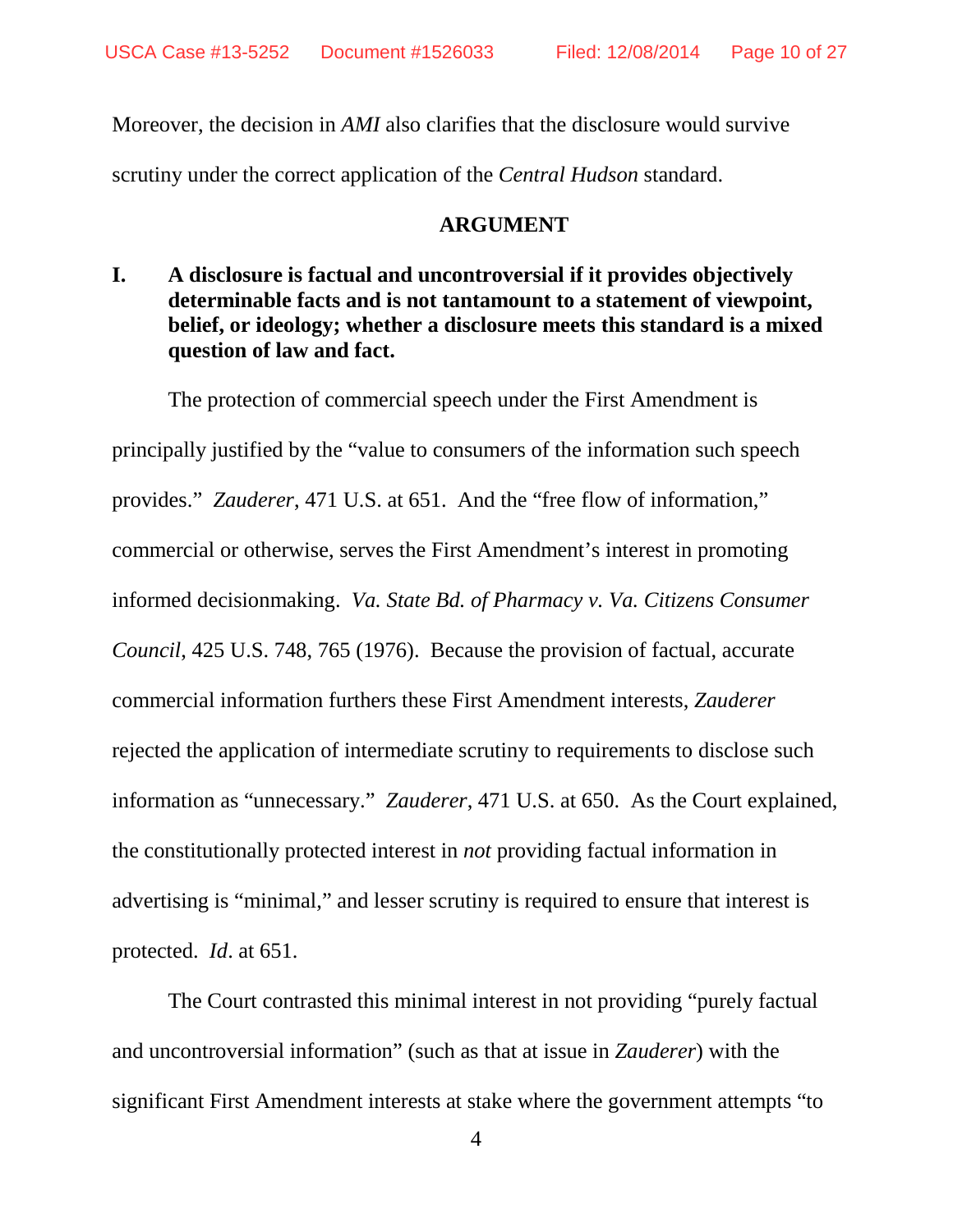prescribe what shall be orthodox in politics, nationalism, religion, or other matters of opinion or force citizens to confess by word or act their faith therein." *Id*. (citing *Wooley v. Maynard*, 430 U.S. 705 (1977) (requiring "Live Free or Die" on license plate); *Miami Herald Publ'g Co. v. Tornillo*, 418 U.S. 241 (1974) (requiring newspaper to afford right to reply to candidates criticized in editorials); *W. Va. State Bd. of Ed. v. Barnette*, 319 U.S. 624 (1943) (requiring recitation of pledge of allegiance). For this latter category, heightened scrutiny is appropriate because the First Amendment interests at stake are of a higher order.

Under *Zauderer*, then, the key question is whether the disclosure at issue is consistent with the First Amendment interest in facilitating the free flow of factual information or, rather, trenches upon First Amendment principles by requiring a speaker to convey or endorse an opinion. Courts following *Zauderer* have continued to distinguish between disclosures that provide "purely factual information" and those that require the expression of a viewpoint, belief, or opinion. *See*, *e.g.*, *Milavetz, Gallop & Milavetz, P.A. v. United States*, 559 U.S. 229, 251 (2010) (*Zauderer* applies to compelled statements that are "necessarily accurate" and provide "interested observers with pertinent information"); *Discount Tobacco City & Lottery v. United States*, 674 F.3d 509, 555 (6th Cir. 2012) ("*Zauderer* relied on the distinction between a fact and a personal or political opinion.").

5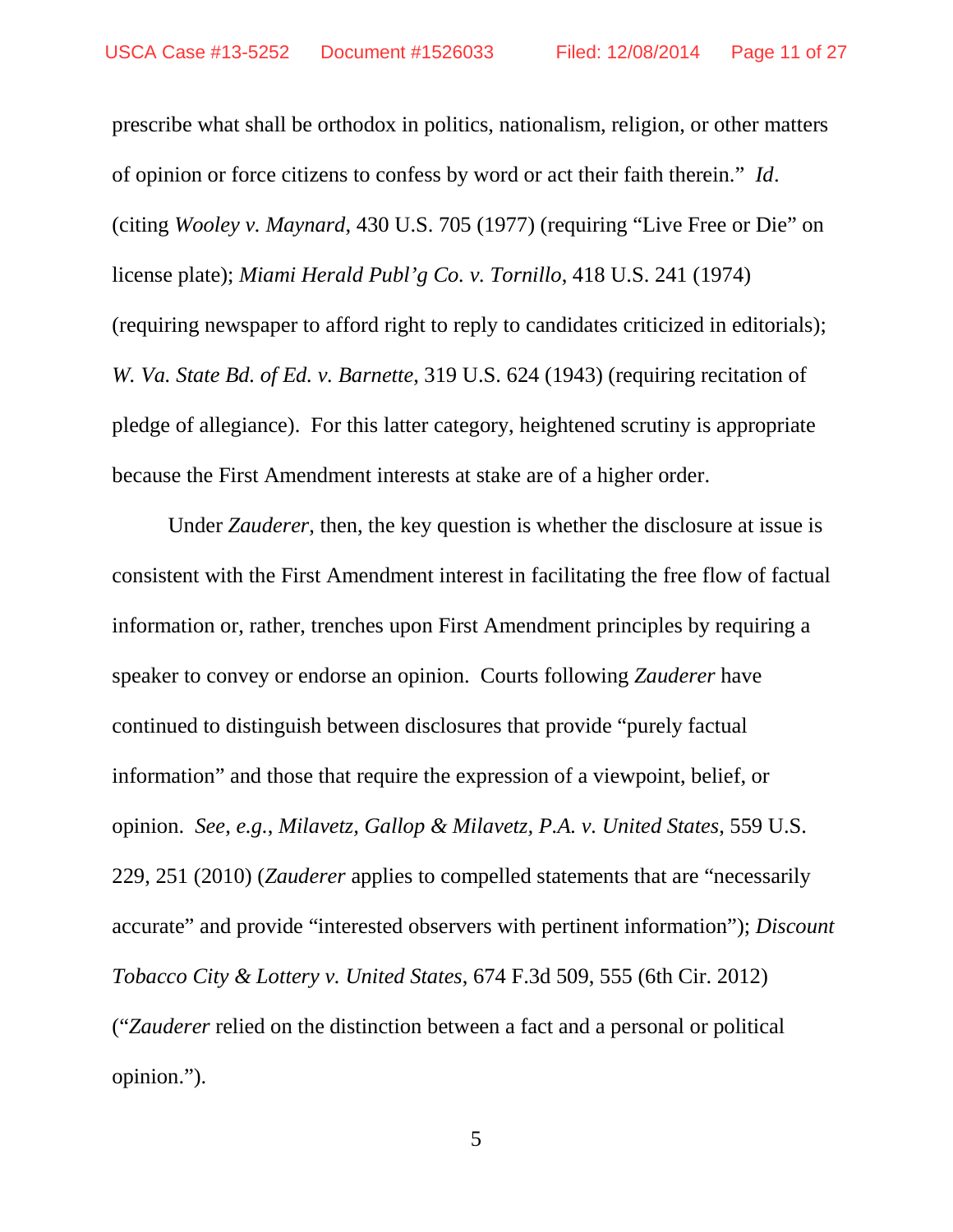As courts have explained, laws "requiring a commercial speaker to make purely factual disclosures related to its business affairs . . . have a 'purpose . . . consistent with the reasons for according constitutional protection to commercial speech[,]'" and review under *Zauderer* "is the proper standard[.]" *Beeman v. Anthem Prescription Mgmt. LLC*, 315 P.3d 71, 89 (Cal. 2013) (internal quotations omitted). Conversely, laws "that compel a commercial speaker to adopt, endorse, or subsidize a message or viewpoint with which it disagrees" remain "subject to heightened scrutiny." *Id.* at 94.

And in *Nat'l Elec. Mfrs. Ass'n v. Sorrell*, 272 F.3d 104, 107 (2d Cir. 2001), for example, the Second Circuit applied *Zauderer* to disclosures that require certain manufacturers to "inform consumers that the[ir] products contain mercury and, on disposal, should be recycled or disposed of as hazardous waste." This disclosure "presents little risk that the state is forcing speakers to adopt disagreeable state-sanctioned positions, suppressing dissent, confounding the speaker's attempts to participate in self-governance, or interfering with an individual's right to define and express his or her own personality." *Id.* at 114; *see also N.Y. State Rest. Ass'n v. N.Y. City Bd. of Health*, 556 F.3d 114, 117, 132-33 (2d Cir. 2009) (*Zauderer* applied to requirement that restaurants post calorie content information on menus and menu boards); *Env. Def. Ctr. v. EPA*, 344 F.3d 832, 849-50 (9th Cir. 2003) ("Informing the public about safe toxin disposal is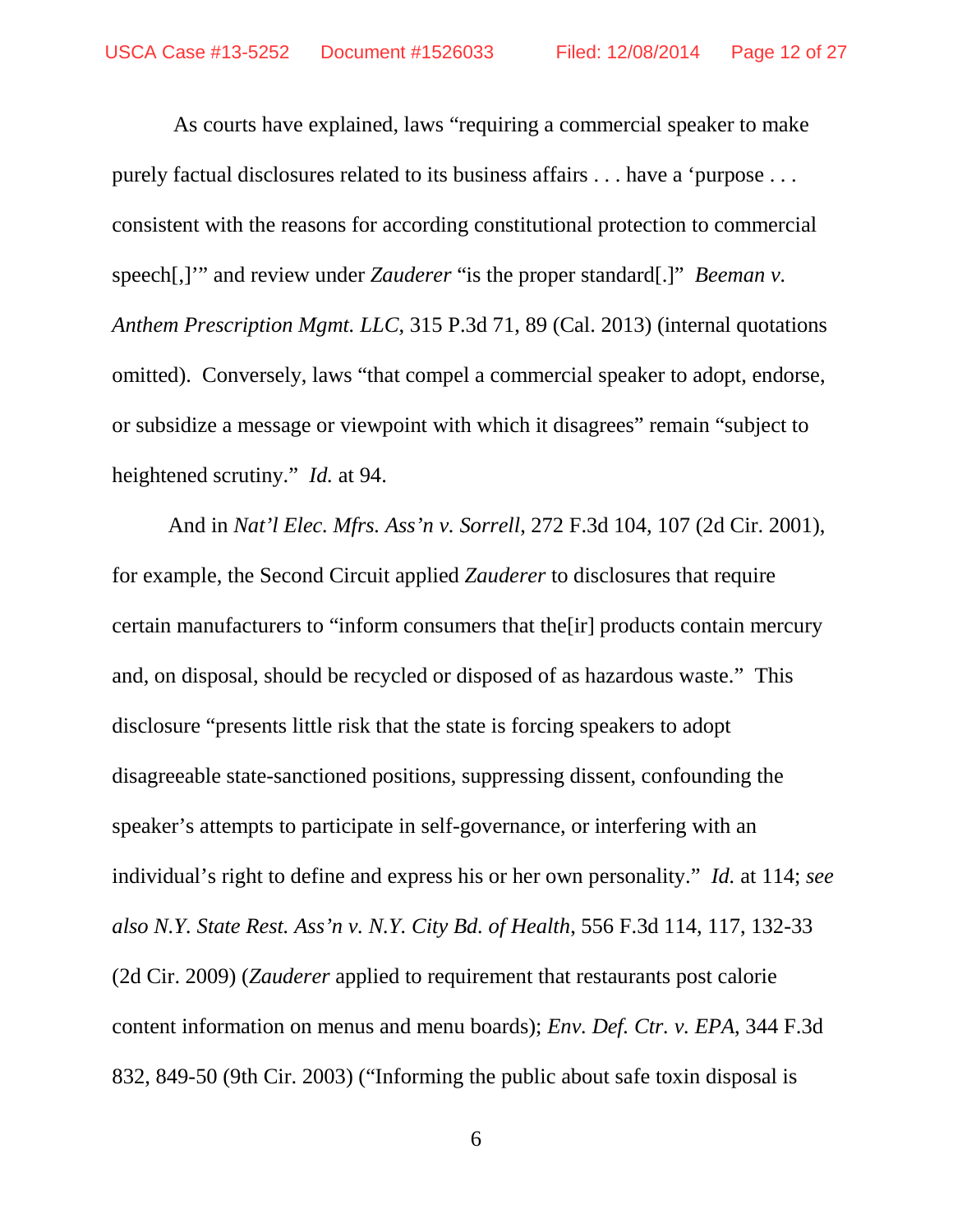non-ideological; it involves no 'compelled recitation of a message' and no 'affirmation of belief.'") (citation omitted).

In some instances, however, even a seemingly factual statement can convey a viewpoint and therefore trench on First Amendment rights. In those cases, where a disclosure is "controversial," a more stringent analysis may be necessary. This can occur when the accuracy or veracity of the factual information is subject to legitimate debate, such that stating the information is tantamount to endorsing one side of the debate, or when either the nature of the facts or the manner in which they are conveyed renders the statement otherwise tantamount to the expression of an opinion. *AMI*, 760 F.3d at 27.

For example, in *R.J. Reynolds Tobacco Co. v. FDA*, the Court found that the graphic cigarette warnings at issue did not involve "indisputably accurate statement[s] to which the *Zauderer* standard may be applied." 696 F.3d 1205, 1216 (D.C. Cir. 2012) (internal quotation marks and citation omitted). The required images were "not meant to be interpreted literally," but instead were intended to "symbolize" the textual warning statements and "provide additional context." *Id.* Such images, some of which "did not convey *any* warning information at all" and were therefore merely "inflammatory," could not "rationally be viewed as pure attempts to convey information." *Id.* at 1216-17 (emphasis in original).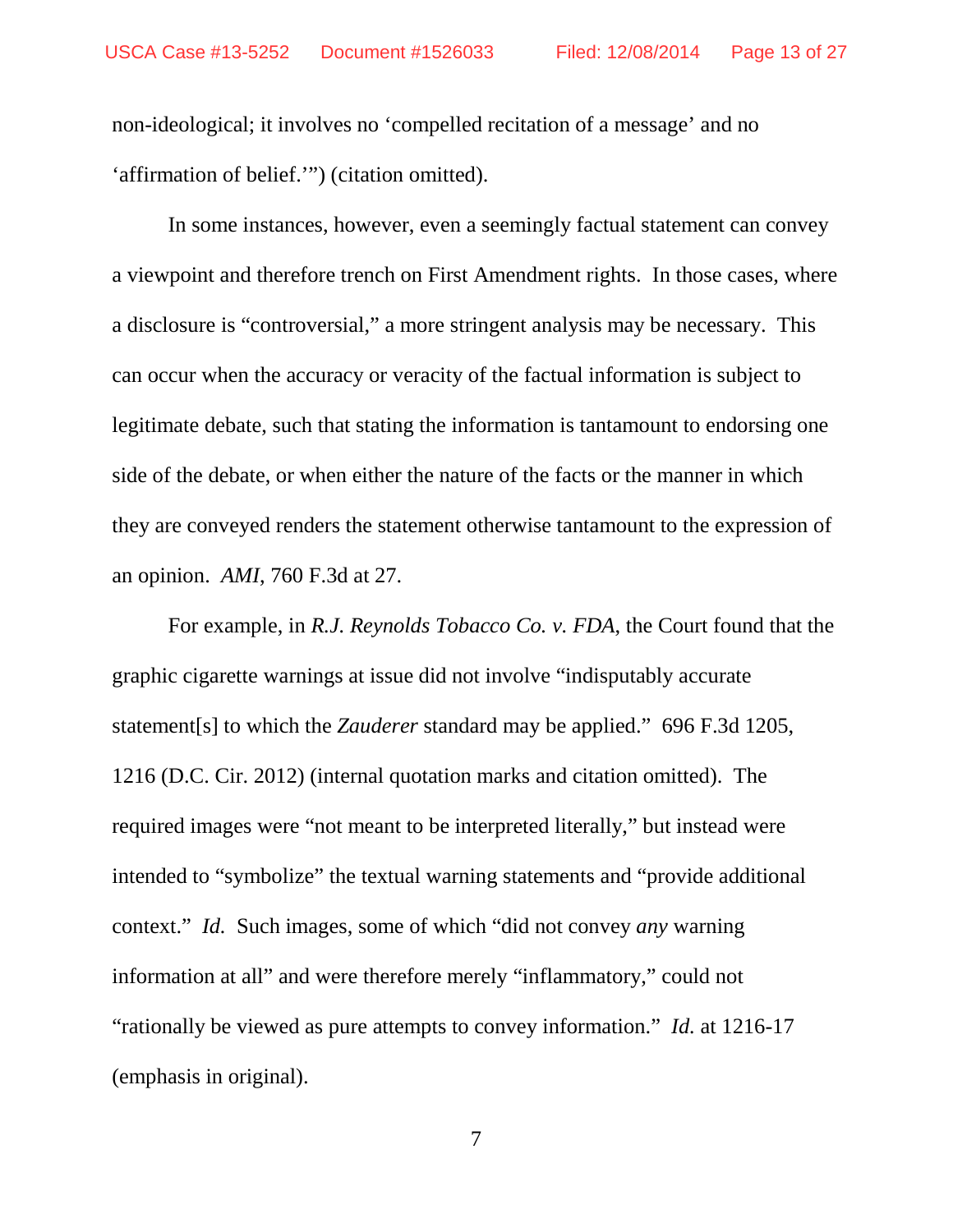Factual statements can also be tantamount to an opinion if they are so closely linked to an ideological point of view that they necessarily serve as a statement of that viewpoint. And the Court in *AMI* suggested that factual statements could be "so one-sided or incomplete that they would not qualify as 'factual and uncontroversial.'" 760 F.3d at 27.

But the mere fact that a speaker objects to making a factual disclosure cannot alone render it "controversial." *Zauderer* itself recognized that a disclosure is not controversial simply because it requires speakers "to provide somewhat more information than they might otherwise be inclined to present." 471 U.S. at 650. And it may be "assume[d] that the regulated entities would prefer not to make these disclosures, many of which run counter to their business interests." *Beeman*, 315 P.3d at 93. Such objection does not alter the nature of the First Amendment interests at stake. Accurate, factual information furthers rather than infringes on First Amendment interests regardless of whether commercial actors wish to provide it. *See Nat'l Elec. Mfrs. Ass'n*, 272 F.3d at 113; *N.Y. State Rest. Ass'n*, 556 F.3d at 133; *see also Milavetz*, 559 U.S. at 251.

Similarly, appellants have suggested that disclosed information can be considered "controversial" if the speaker disagrees with the implied representation (which, in their view, is inherent in all disclosures) that the information should be important to consumers. Amicus Br. at 10. But the argument that a factual

8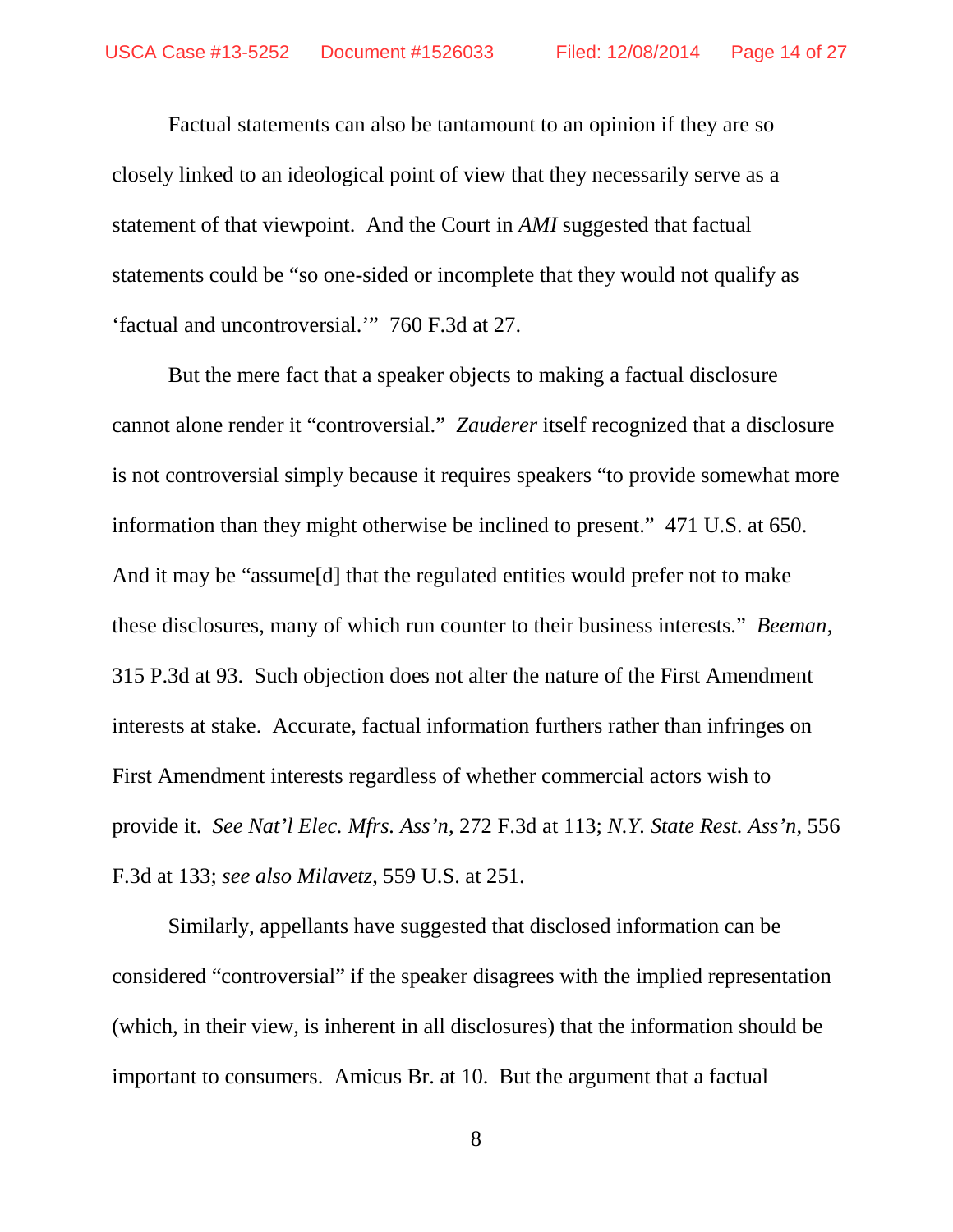disclosure conveys information that the manufacturer considers irrelevant to the purchasing decision would be available for any factual disclosure. And disclosures that make available "what legislatures believe to be salient information for market participants to consider" are "commonplace," and "that the regulated entities would prefer not to make these disclosures" does not make them controversial. *Beeman*, 315 P.3d at 93*.* So long as the government has a sufficient interest in requiring a disclosure, and the disclosure required is reasonably related to that interest, any First Amendment objection to such an implied representation has been satisfied.

Nor is *Zauderer* inapplicable merely because the information disclosed relates to a matter of public debate. Such a test would impede the First Amendment's interest in promoting the robust and free flow of information to inform decisionmaking. It is precisely when the public's interest in a subject is high that the availability of accurate information is most important. Thus, the inquiry into the application of *Zauderer* properly focuses on whether the *information* disclosed, rather than the *topic* to which it relates, is "factual or uncontroversial."

\* \* \*

In sum, "purely factual and uncontroversial information," as discussed in *Zauderer* and *AMI*, must be "factual" in that it is objectively determinable rather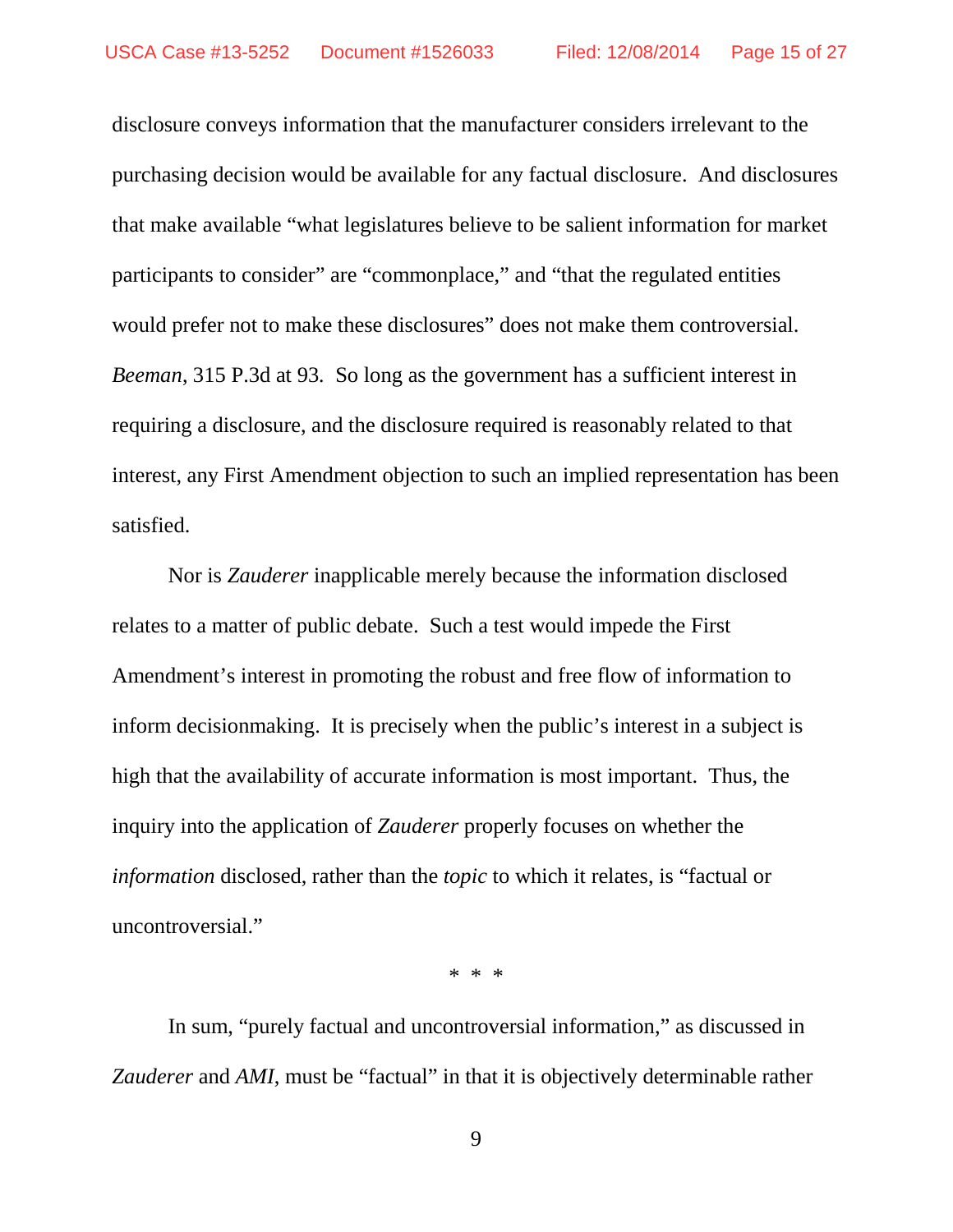than a statement of viewpoint or opinion, and "uncontroversial" in that its expression is not tantamount to the expression of a viewpoint or opinion, either because its veracity or accuracy is subject to debate or for other reasons. Because determining whether a factual statement is subject to debate or otherwise an expression of a viewpoint or opinion requires applying a legal standard to a set of facts, the determination of what is "uncontroversial information" is a mixed question of law and fact. *See United States v Klat*, 213 F.3d 697, 702 (D.C. Cir. 2000) (citing *Barbour v. Browner*, 181 F.3d 1342, 1345 (D.C. Cir. 1999) (citing *Pullman-Standard v. Swint*, 456 U.S. 273, 289 n.19 (1982)). The determination is one "in which the historical facts are admitted or established, the rule of law is undisputed, and the issue is whether the facts satisfy the statutory standard." *Pullman-Standard*, 456 U.S. at 289 n.19. As discussed below, the information conveyed in the conflict minerals disclosure meets the *Zauderer* standards.

## **II. In light of the** *en banc* **Court's decision in** *AMI***, the conflict minerals disclosure should be upheld.**

#### **A. The disclosure should be upheld under** *Zauderer***.**

There is no dispute that the disclosure in this case relates to issuers' products. And although the panel suggested that the conflict minerals disclosure was not "factual and uncontroversial," it did not so hold. *Nat'l Ass'n of Mfrs.*, 748 F.3d at 27. Thus, after *AMI*, whether *Zauderer* applies in this case is an open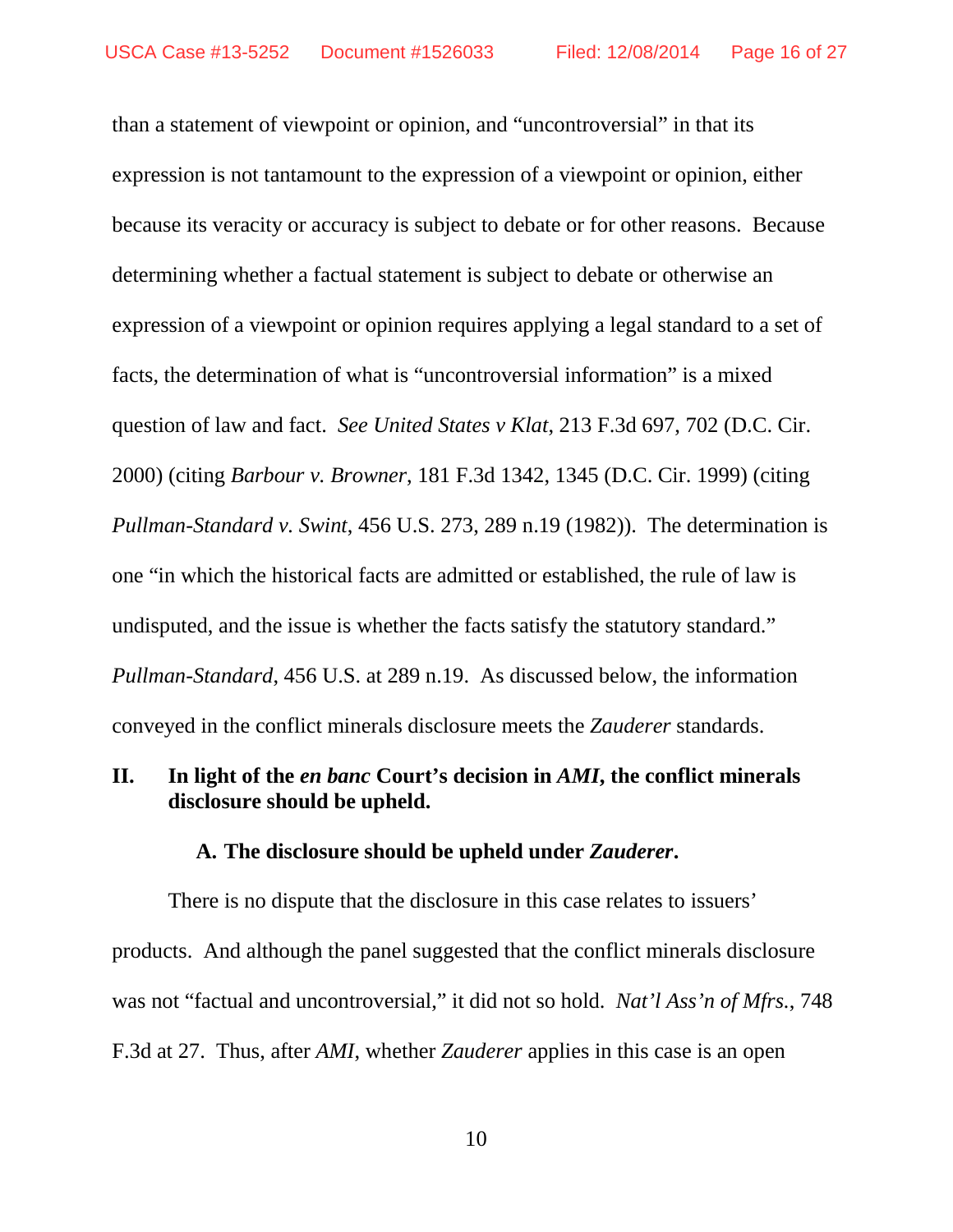question. And, because the disclosure is "purely factual and uncontroversial" as discussed above, application of *Zauderer* is appropriate.<sup>[2](#page-16-0)</sup>

A conflict minerals report, if required, discloses the steps an issuer has taken to exercise due diligence on the source and chain of custody of minerals used in its products, as well as the results of that due diligence. The required description of products that "have not been found to be 'DRC conflict free'" is made in the context of those disclosures and merely measures the results of that due diligence against an objectively defined standard. It is therefore "factual and uncontroversial." And the disclosure otherwise survives *Zauderer* review.<sup>[3](#page-16-1)</sup>

<span id="page-16-0"></span> <sup>2</sup> *Zauderer* applies to commercial speech. "In addition to information related to proposing a particular transaction . . . [commercial speech] can include material representations about the efficacy, safety, and quality of the advertiser's product[.]" *United States v. Philip Morris USA Inc.*, 566 F.3d 1095, 1143 (D.C. Cir. 2009). The disclosure here is made by a commercial actor about its products and intended to inform decisions by consumers and investors. Moreover, because the disclosure is made in a single annual report rather than on product labels or in advertisements, it is less burdensome on issuers' speech rights than disclosures made in other commercial contexts. Accordingly, it should be evaluated, at most, under the rubric of commercial speech. *See*, *e.g.*, *SEC v. Wall Street Publ'g Inst., Inc.*, 851 F.2d 365, 373 (D.C. Cir. 1988) (although speech at issue not a "clear" fit with the traditional definition of commercial speech, given its nature, "at most" the level of protection afforded to commercial speech applied).

<span id="page-16-1"></span><sup>3</sup> The panel noted that the Commission's brief did not cite *Zauderer*. *Nat'l Ass'n of Mfrs*, 748 F.3d at 371 n.10. But, prior to *AMI*, there was uncertainty as to whether *Zauderer* review was limited to disclosures related to preventing deception. And the Commission nonetheless argued that the required disclosure was factual and uncontroversial and thus entitled to lesser scrutiny. Br. 59-60; 748 F.3d at 370.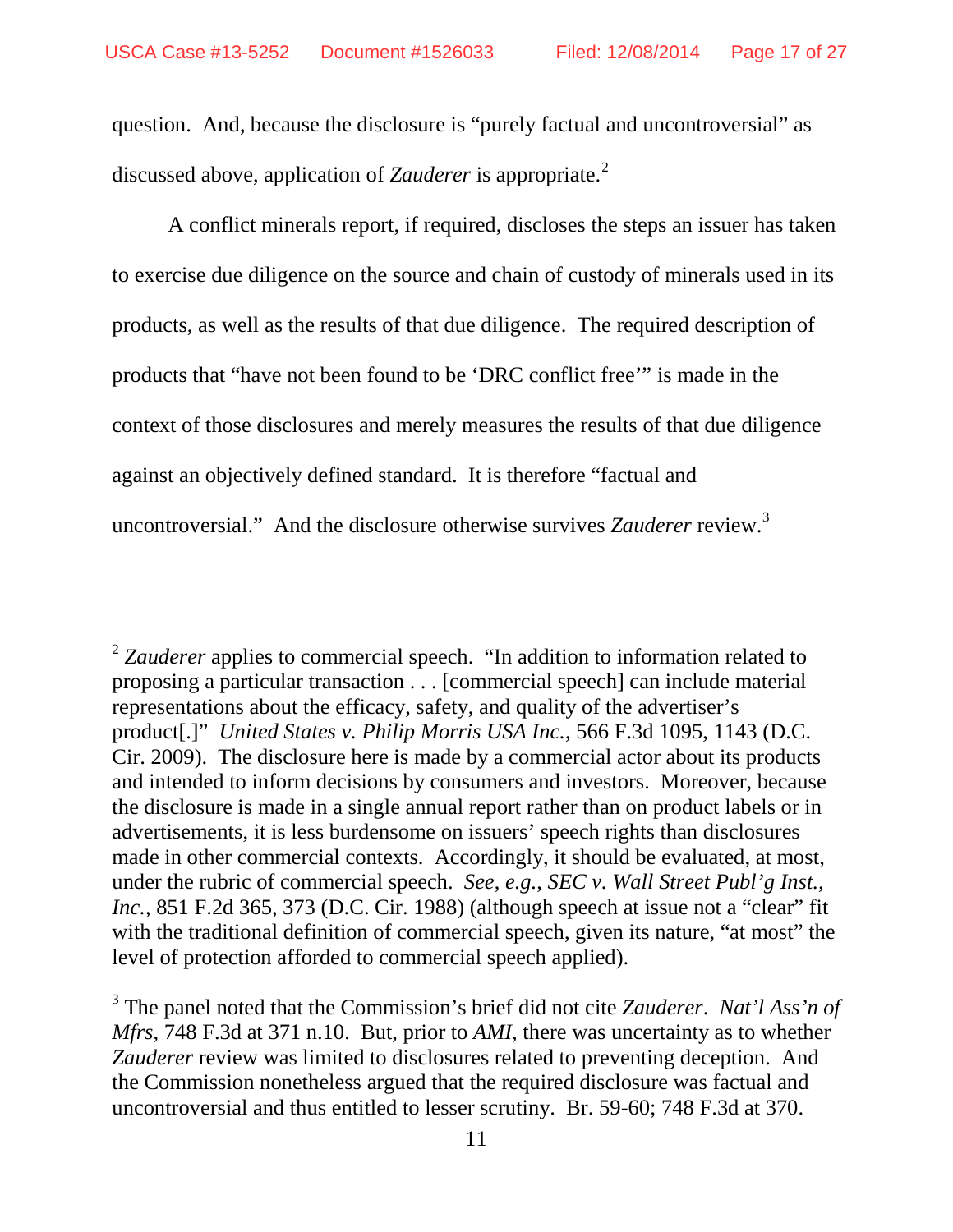#### **1. The disclosure is factual.**

 The Conflict Minerals rule requires issuers to describe products that *have not been found to be* "DRC conflict free" as that term is defined in the rule and statute. Thus, contrary to appellants' argument (Response at 9), the disclosure is one of "literal fact" about whether an issuer has found its products to meet a defined standard. Appellants nonetheless argue that this case differs from *AMI*, in which the factual nature of the country-of-origin labelling at issue was undisputed, because the description required here "reflects a government viewpoint that the mineral trade bears responsibility for causing the DRC conflict." Response at 10.

But the factual information actually provided says nothing about the "cause" of the conflict in the DRC. Rather, it merely states whether a particular issuer's products have been found to meet the statutory standard. Moreover, appellants have never contested that trade in these minerals finances armed groups perpetrating violence in the DRC in some instances. Opening Br. at 1. Nor could they, as that connection is supported by longstanding international consensus. *See, e.g.*, U.S. Department of State, 2011 Human Rights Report for the DRC 15.

Appellants also argue (Response at 13-14) that the factual nature of the disclosure is undercut because the definition of "DRC conflict free" is "pregnant with political and ideological conclusions and connotations," such as "what it means to 'indirectly finance or benefit' a group" or which groups fall within the

12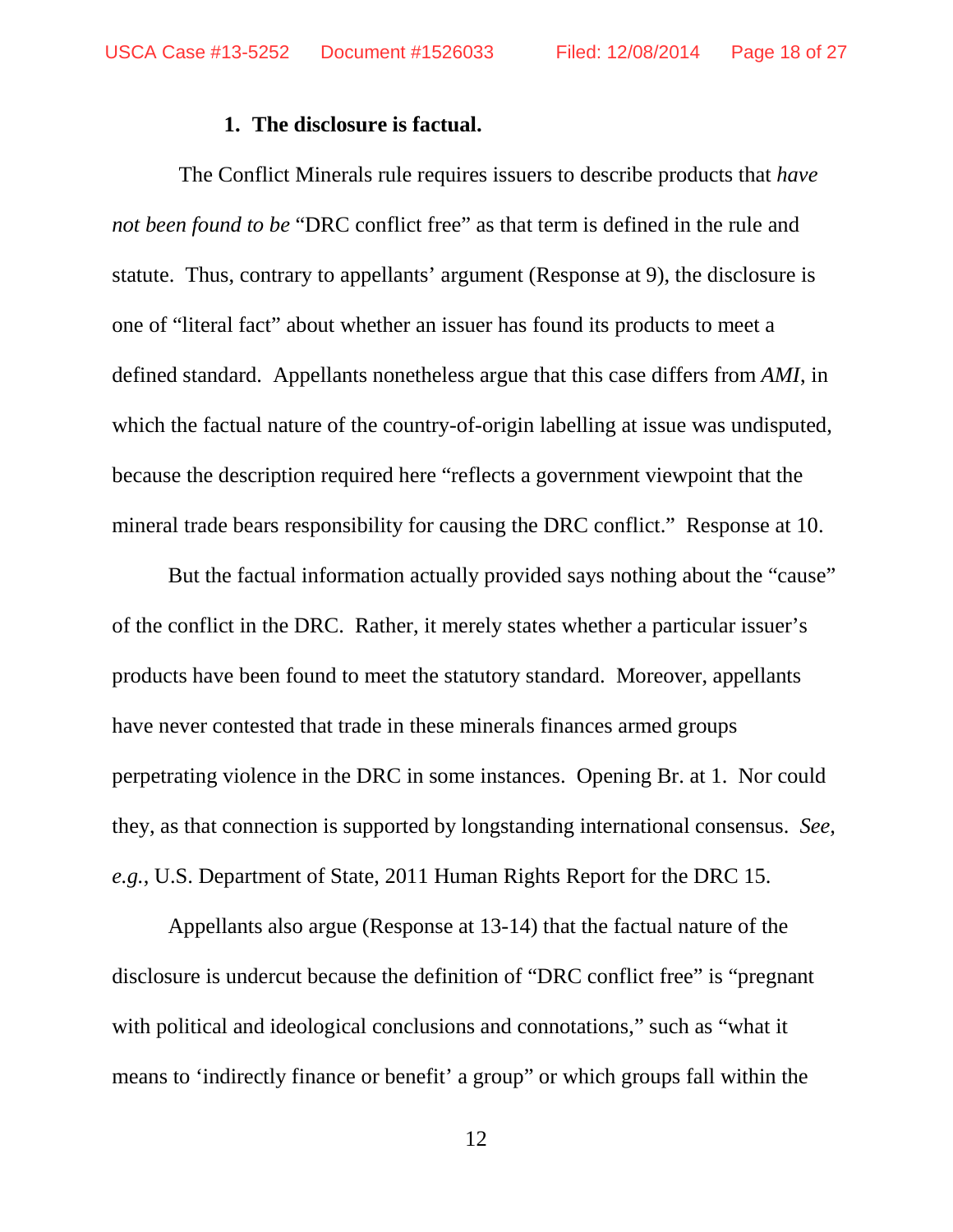definition of "armed group." But it is issuers—not the government—that apply the statutory standard to determine whether their necessary minerals "finance or benefit" armed groups. Thus, the requirement does not compel issuers to disseminate a governmental determination on this point with which they disagree.

And while appellants argue that the statutory definition of an "armed group" is subjective, it is not. An "armed group" is a group that is specifically identified in an annual State Department report. Section 1502(e)(3). The disclosure is therefore similar to many other regulatory programs that require disclosure about products meeting governmentally determined standards. For example, a federal statute requires disclosure of the manufacture, processing, or use of products that have been found to be "toxic" as identified in a specific Senate Committee report. 42 U.S.C. 11023. And the Second Circuit has pointed to this requirement as an example of the "innumerable federal and state regulatory programs [that] require the disclosure of product and other commercial information" that should be reviewed under *Zauderer*. [4](#page-18-0) *Nat'l Elec. Mfrs. Ass'n*, 272 F.3d at 116.

<span id="page-18-0"></span> $<sup>4</sup>$  Appellants also suggest that finding this disclosure to be "factual" could lead to</sup> requirements to disclose whether products "have not been found to be 'socially conscious' or to support 'family values,'" if those phrases were defined "in seemingly 'factual' terms." Response at 14. But the definition of "DRC conflict free" is not "seemingly" factual, it is factual—it provides the results of an issuer's due diligence rather than requiring them to characterize their products. And the permissibility of any disclosure requirement depends upon its context, the nature of the government interest, and the relationship of the required statement to that interest.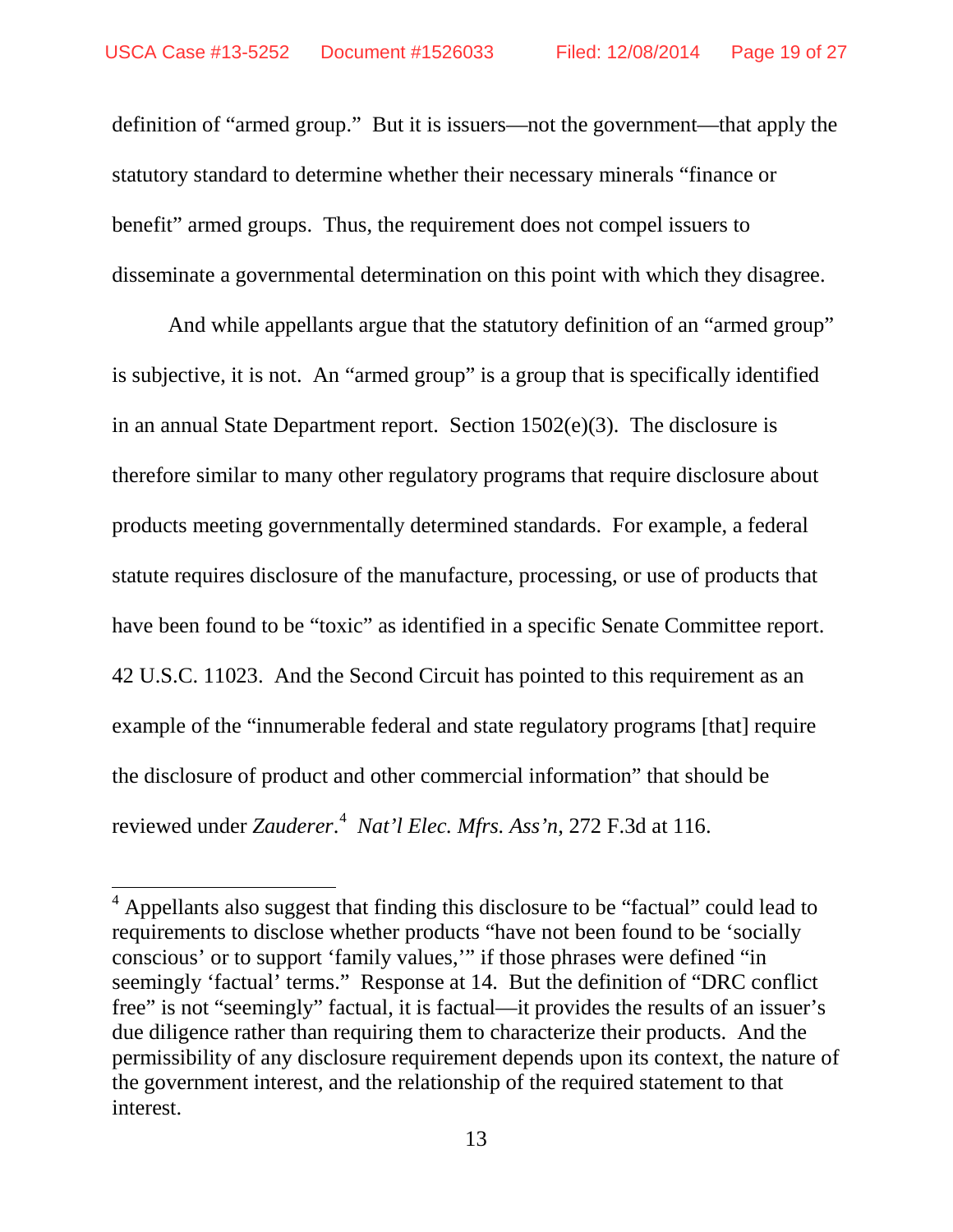#### **2. The disclosure is "uncontroversial."**

There can be no real debate about the accuracy or veracity of the disclosure that certain products "have not been found to be 'DRC conflict free.'" The statutory definition of "DRC conflict free" encompasses products that "*do not contain* minerals that directly or indirectly finance or benefit armed groups" in the DRC or an adjoining country. 15 U.S.C. 78m(p)(1)(A)(ii) (emphasis added). Depending on the results of its due diligence, an issuer has either "found" that its products "do not contain" such minerals or it has not.

Appellants nonetheless assert that the disclosure is "highly misleading" because it "obscures" uncertainties about the origin of minerals. Response at 11. But this improperly divorces the disclosure from its context. *See Evergreen Ass'n, Inc. v. City of New York*, 740 F.3d 233, 249 (2d Cir. 2014) (citing *Riley v. Nat'l Fed. of the Blind of N.C., Inc.*, 487 U.S. 781, 796-97 (1988)). A required description of due diligence precedes any description of products. Thus, to the extent there are any "fundamental uncertainties" or "remote possibilities" involved (Response at 12), they are made clear in the disclosure itself. And the rule allows issuers to include any additional information they wish to provide to further clarify the level of certainty as to the origin of their minerals.<sup>[5](#page-19-0)</sup> JA767.

<span id="page-19-0"></span> $<sup>5</sup>$  Appellants also appear to renew their assertion that the substantive requirements</sup> of the rule are too broad. *See* Response at 11-12. But this Court unanimously upheld those provisions. *Nat'l Ass'n of Mfrs.*, 748 F.3d at 365-70.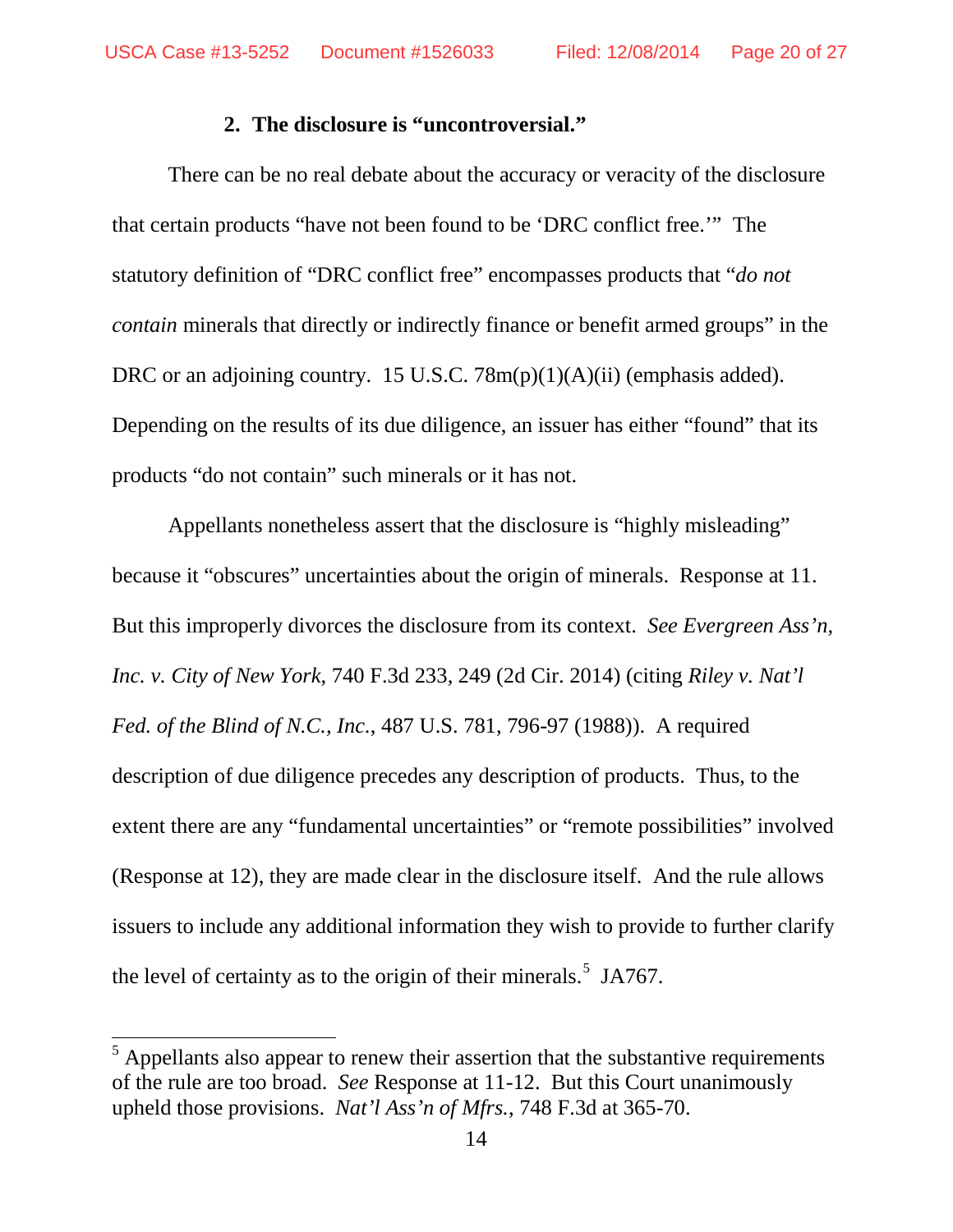Nor is the disclosure tantamount to a statement of opinion in some other way. Unlike in *R.J. Reynolds*, the disclosure here does not seek to evoke an emotional response. 696 F.3d at 1216. And it does not convey a government message as to what consumers or investors should do with the information provided. *Id.* at 1216-17. Rather, just as the disclosures in *Nat'l Elec. Mfrs. Ass'n* (272 F.3d at 115) and *New York State Rest. Ass'n* (556 F.3d at 133) were designed to reduce mercury levels and obesity, respectively, by providing information in hopes that consumers would act on it, the disclosure here is designed to reduce funding to armed groups in the DRC by providing consumers and investors factual information with which to make their own decisions.

In appellants' view, the required statement "conveys moral responsibility for the Congo war" (Response at 9) because it "leaves consumers with the misleading impression that there is likely to be some substantial connection between the product and the DRC conflict" (Response at 12-13). But appellants fail to explain why this is the case, especially when the description is viewed in the context of the entire disclosure. Again, the precise nature of an issuer's known connection to the conflict is apparent from the entirety of the report. And a statement that, despite due diligence, an issuer has not been able to find that certain products meet the statutory definition of "DRC conflict free" does not inherently convey that those products are "ethically tainted" (Response at 9, 14). *See* http://www.sec.gov/cgi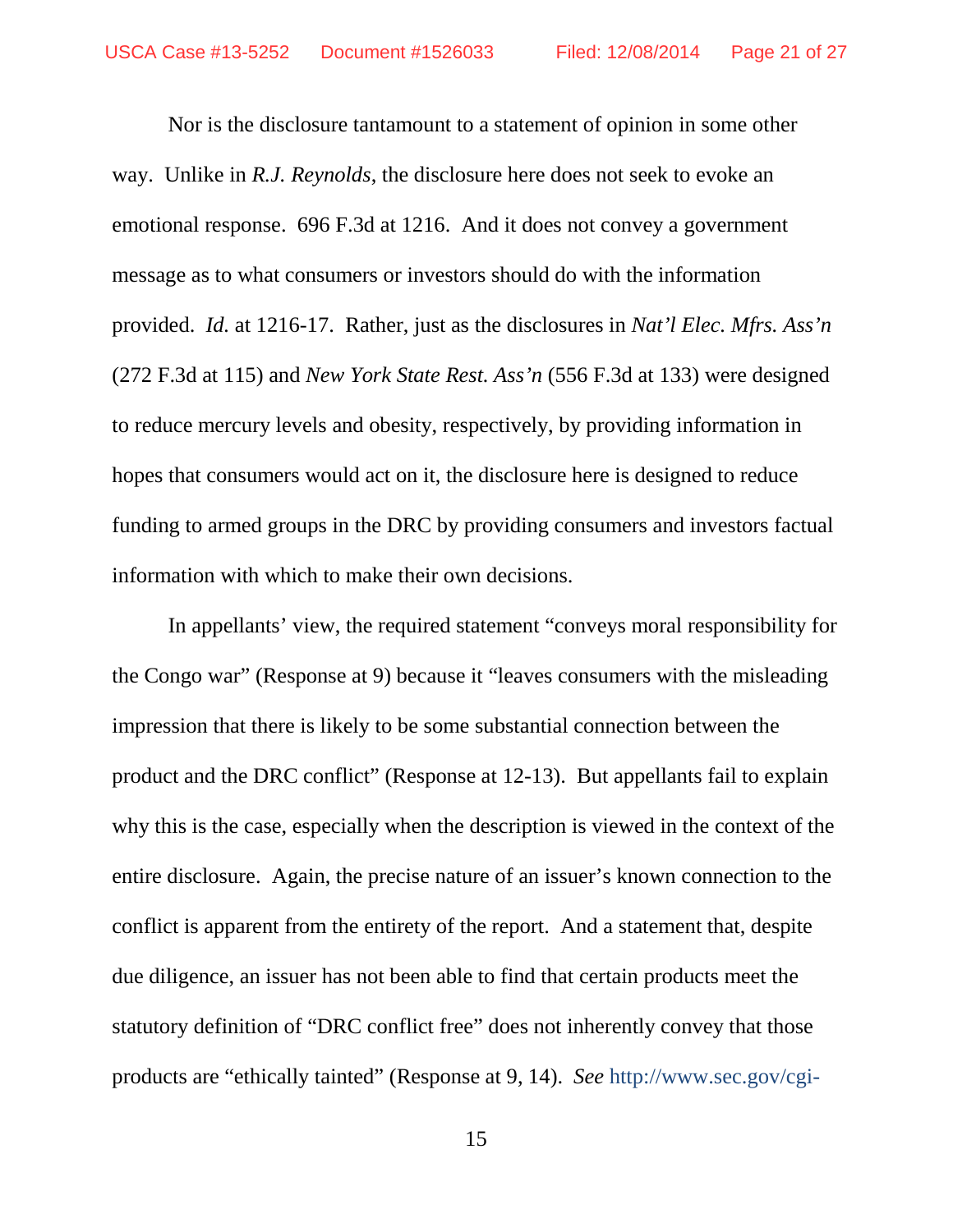bin/srch-edgar?text=type%3Dsd&first=2014&last=2014 (conflict minerals disclosure forms filed for the 2013 reporting period; searched "type=sd" at http://www.sec.gov/cgi-bin/srch-edgar).

Appellants contend that the phrase "have not been found to be" does not alter the controversial nature of the disclosure because the term "DRC conflict free" itself carries the "unmistakable connotation" that the issuer is "immoral and has not done enough to avoid responsibility for the conflict." Response at 13. But again, the extent of the issuer's efforts is conveyed in the disclosure itself.

And the Supreme Court has made clear that the remedy for the hypothetical stigma appellants fear is not to suppress the information provided in the disclosure, but rather to allow more speech (as the rule does). In *Meese v. Keene*, the Supreme Court rejected a First Amendment challenge to compelled disclosures accompanying materials that met the statutory definition of "political propaganda" despite the potential "that the public will attach an 'unsavory connotation' to the term." 481 U.S. 465, 478-79 (1987) (internal citation omitted). The definition of "political propaganda" was not pejorative (*id.* at 484) and the district court erred by "assum[ing] that the reactions of the public to the label 'political propaganda' would be such that the label would interfere with freedom of speech," *id.* at 482. Instead, the Court held that a "zeal to protect the public from 'too much information' could not withstand First Amendment scrutiny." *Id*. Similarly, here,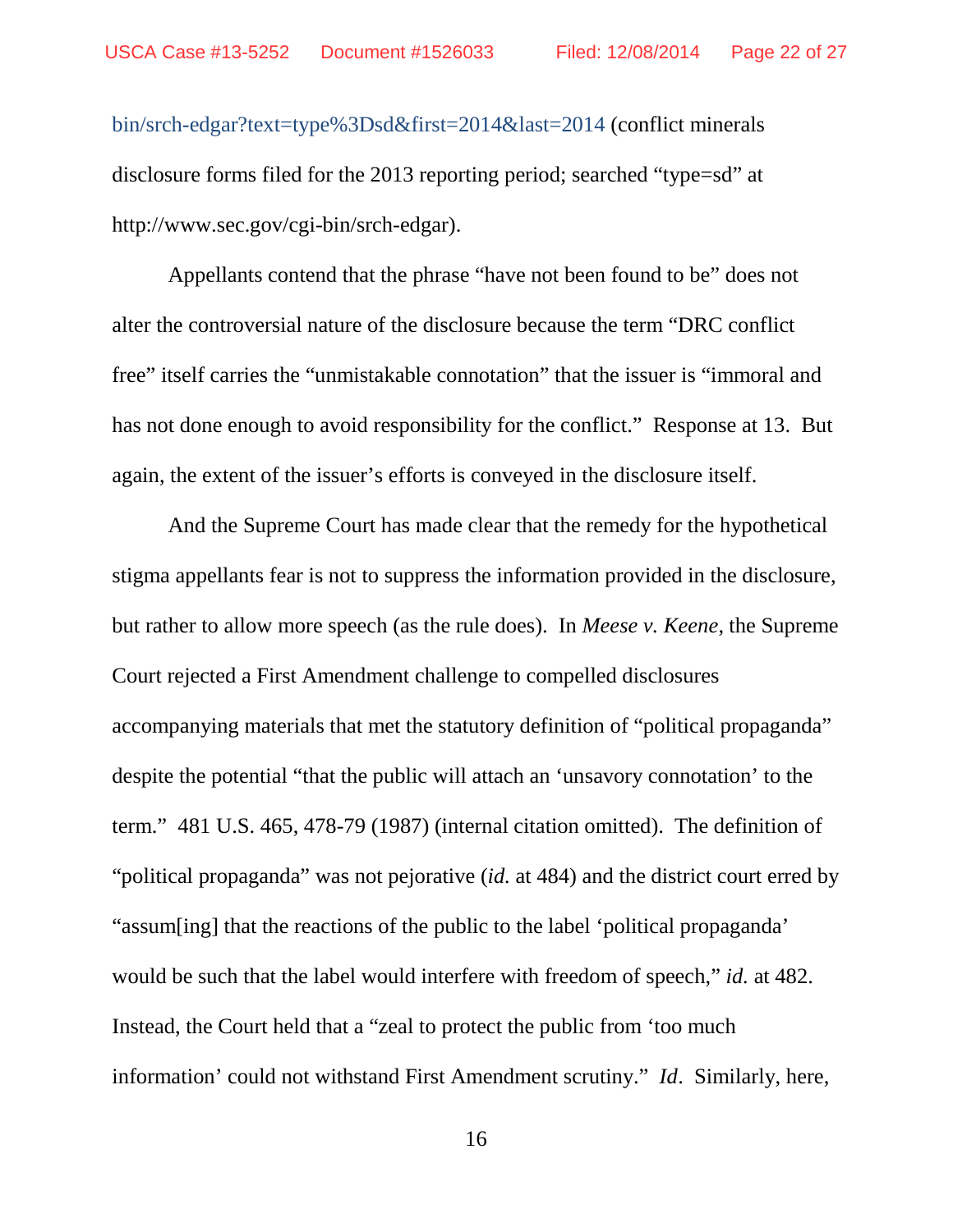the disclosure is intended to provide information regarding the known degree of connection between an issuer's products and the conflict in the DRC. Thus, rather than being pejorative, the use of the term "DRC conflict free" is necessarily descriptive of the facts conveyed.

Moreover, because the statutory scheme at issue in *Meese* allowed "[d]isseminators of propaganda" to "add any further information they think germane," they could combat any "unreasoning prejudice" the public may harbor against materials identified as political propaganda. *Id.* at 481. And Rule 13p-1 permits the disclosure of any additional information the issuer wishes to provide to dispel any perceived confusion about its connection to the conflict.

#### **3. The disclosure survives** *Zauderer* **review.**

The first step in applying *Zauderer* is to "assess the adequacy of the interest motivating the [statutory] scheme."*AMI*, 760 F.3d at 23. Because the governmental interest asserted in *AMI* was "substantial," the Court did not decide whether a lesser interest would suffice. So too here: appellants "do not contest that the government's interest in promoting peace and security in the DRC is substantial, even compelling." Opening Br. at 54.

"[W]hat remains," then, "is to assess the relationship between the government's identified means and its chosen ends." *AMI*, 760 F.3d at 25. And, by using a disclosure mandate to achieve the goal of informing consumers about a

17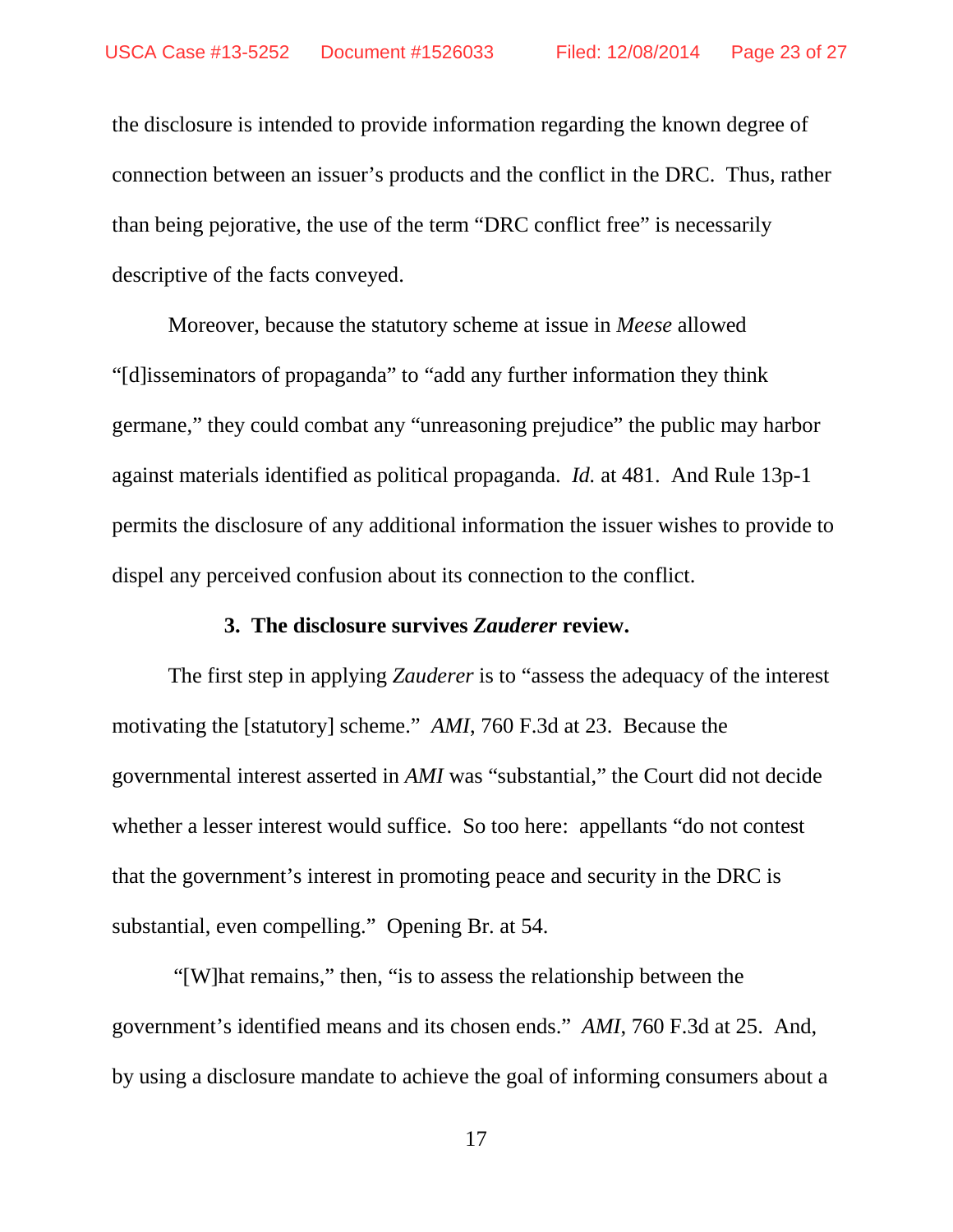product, the government "will almost always demonstrate a reasonable means-ends relationship, absent a showing that the disclosure is 'unduly burdensome' in a way that 'chill[s] protected commercial speech." *Id.* (quoting *Zauderer*, 471 U.S. at 651).

Here, the conflict minerals disclosure is "reasonably crafted" (*id*. at 26) to provide information about an issuer's products without chilling protected speech. The rule is not a labelling requirement. Nor does it require that the challenged statement be made in the context of an issuer's advertising. And issuers are not, as the district court noted (JA916-17), ever required to separately or conspicuously publish a list of products that have not been found to be "DRC conflict free."

Rather, the challenged statement is required once a year in the body of a conflict minerals report filed with the Commission and posted on an issuer's website, at a location of its choosing. The disclosure is thus not "temporally, tangibly, or otherwise linked to other fully protected speech." *Beeman*, 315 P.3d at 86; *Bd. of Trustees of State Univ. of N.Y. v. Fox*, 492 U.S. 469 (1989). Nor is there any risk that issuers' own message will be overwhelmed (Amicus Br. at 10; *AMI*, 760 F.3d at 27) because of limited time or space in advertising or on labels. Moreover, Rule 13p-1 allows issuers to include additional statements and does not in any way restrict their ability to engage in speech either contemporaneously with the disclosure or elsewhere. This fully satisfies the "fit" requirement (*see AMI*,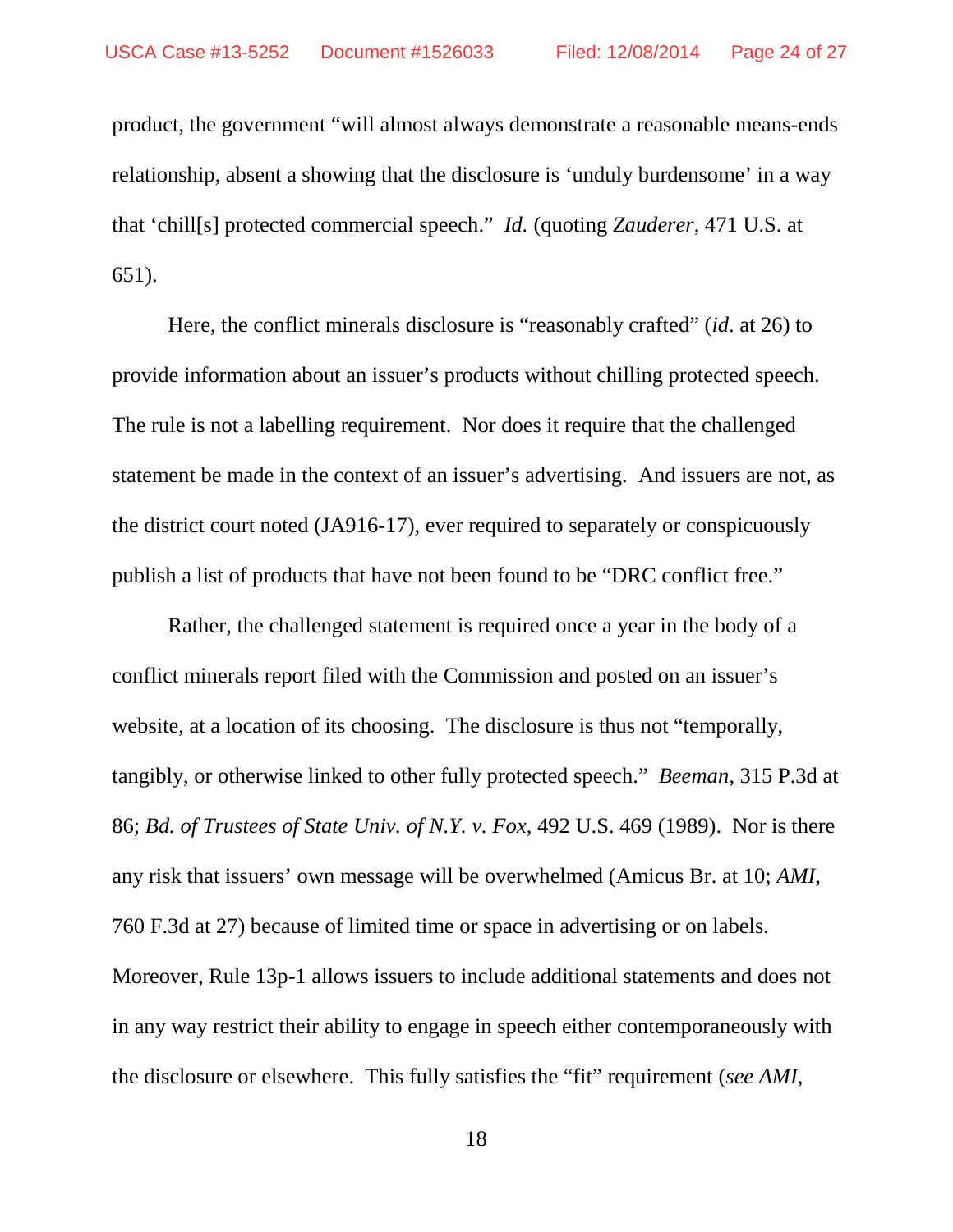760 F.3d at 27; *Envtl. Def. Ctr.*, 344 F.3d at 850), and the disclosure therefore survives *Zauderer* review.

## **B. Even if** *Zauderer* **did not apply,** *AMI* **makes clear that the disclosure survives** *Central Hudson* **scrutiny.**

The Court's decision in *AMI* also makes clear that the conflict minerals disclosure meets the higher *Central Hudson* standard requiring that the disclosure be "narrowly tailored." 760 F.3d at 25. The panel stated that the Commission did not present sufficient evidence that a "less restrictive measure would fail." *Nat'l Ass'n of Mfrs.*, 748 F.3d at 372-73 (quoting *Central Hudson*). But *AMI* reiterated that under *Central Hudson* the government is not required to show that its regulation is the least restrictive means to accomplish its purpose. Rather, all that must be shown is "a 'reasonable fit' or a 'reasonable proportion' between means and ends." *AMI*, 760 F.3d at 26 (internal citations omitted). Indeed, in *Fox*, the Supreme Court specifically disavowed any requirement for the government to show that a less restrictive measure would be less effective. 492 U.S. at 477-81.

Moreover, while the panel expressed concern that there was a lack of evidence that a government-compiled list of products that fail to meet the definition of DRC conflict free placed on the Commission's website would be less effective, the record supports the proposition that posting the disclosure on issuers' websites is more effective. JA617-18. Indeed, one of the appellants requested that the disclosures be made "exclusively" on issuers' websites because that would be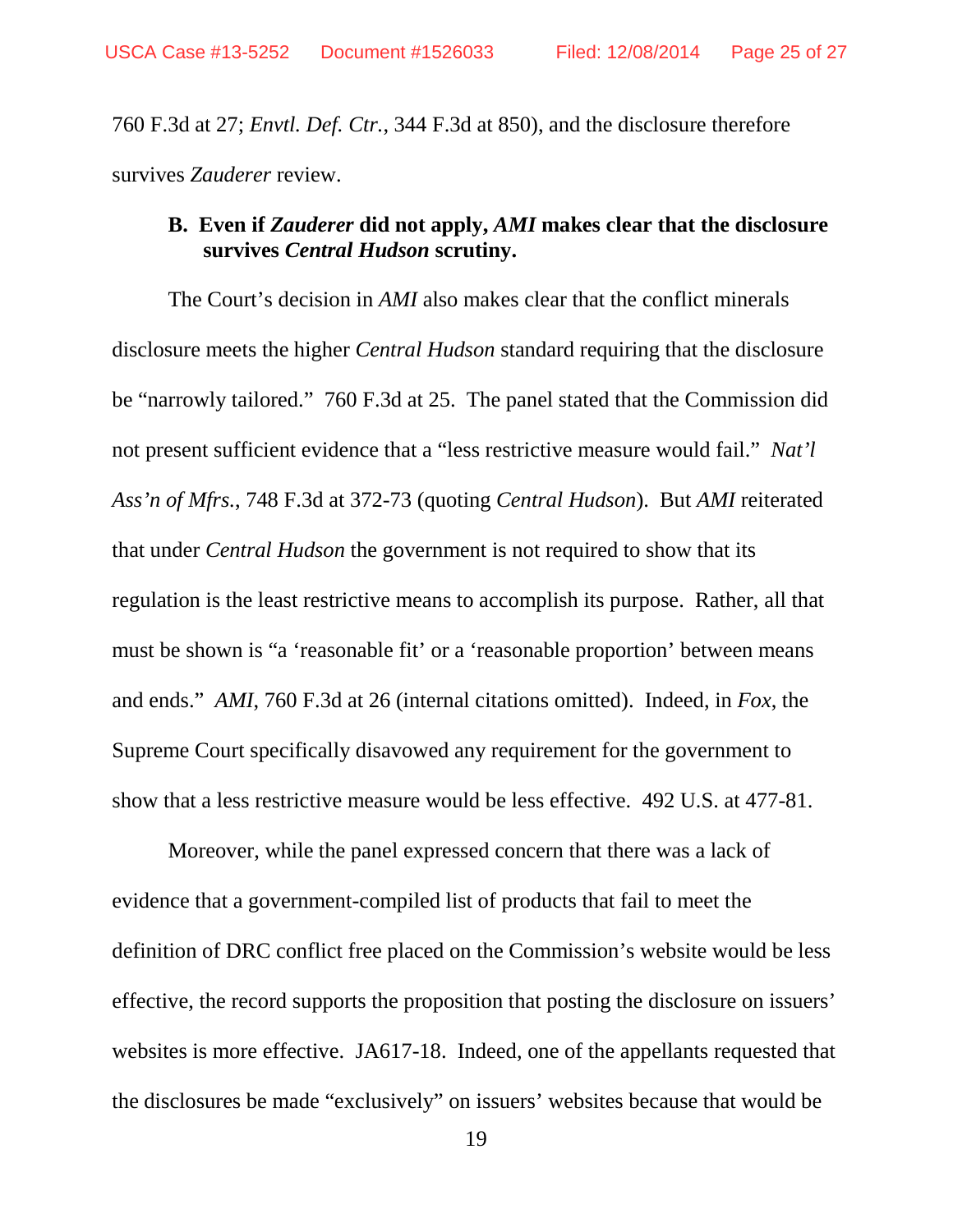"the most appropriate location for conflict minerals disclosure." JA275-76. Thus,

the disclosure meets this requirement of *Central Hudson* review, as well as the

others. *See* Br. 61-66.

#### **CONCLUSION**

For the foregoing reasons, and those given in our response brief, the conflict minerals disclosure should be upheld.

Respectfully submitted,

ANNE K. SMALL General Counsel

MICHAEL A. CONLEY Deputy General Counsel

/s/ *Tracey A. Hardin*  TRACEY A. HARDIN Assistant General Counsel

BENJAMIN L. SCHIFFRIN Senior Litigation Counsel

Securities and Exchange Commission 100 F Street N.E. Washington, D.C. 20549-9040 (202) 551-5048 (Hardin)

December 8, 2014